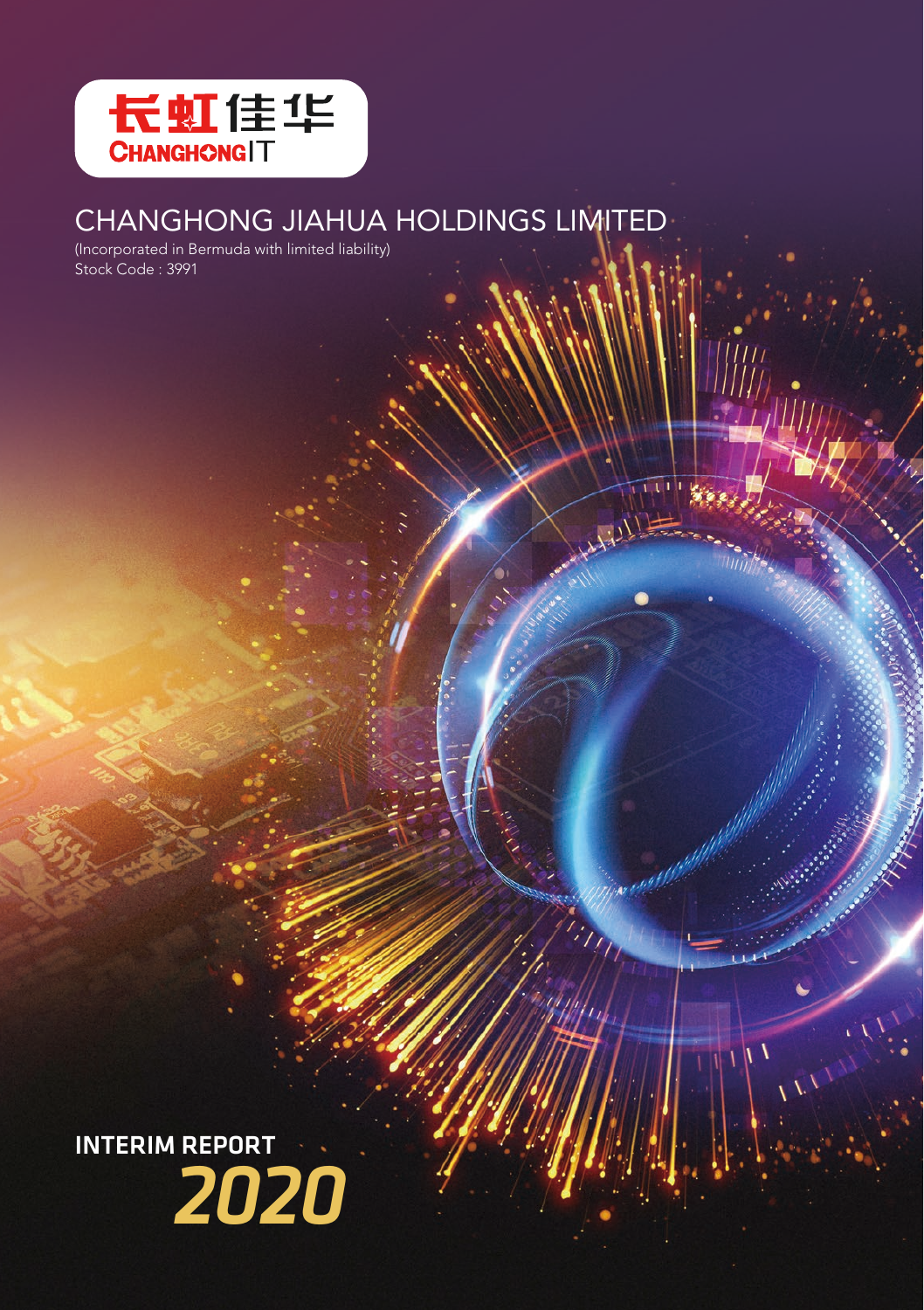# **CONTENTS**

| <b>Corporate Information</b>                                                             | $\overline{2}$ |
|------------------------------------------------------------------------------------------|----------------|
| <b>Chairman's Statement</b>                                                              | $\overline{4}$ |
| <b>Management Discussion and Analysis</b>                                                | 6              |
| <b>Other Information</b>                                                                 | 9              |
| <b>Condensed Consolidated Statement of Profit or Loss and Other Comprehensive Income</b> | 13             |
| <b>Condensed Consolidated Statement of Financial Position</b>                            | 14             |
| <b>Condensed Consolidated Statement of Changes in Equity</b>                             | 15             |
| <b>Condensed Consolidated Statement of Cash Flow</b>                                     | 15             |
| Notes to the Condensed Consolidated Interim Financial Statements                         | 16             |

This interim report, in both English and Chinese versions, is published on the websites of the Stock Exchange (www.hkexnews.hk) and the Company (www.changhongit.com).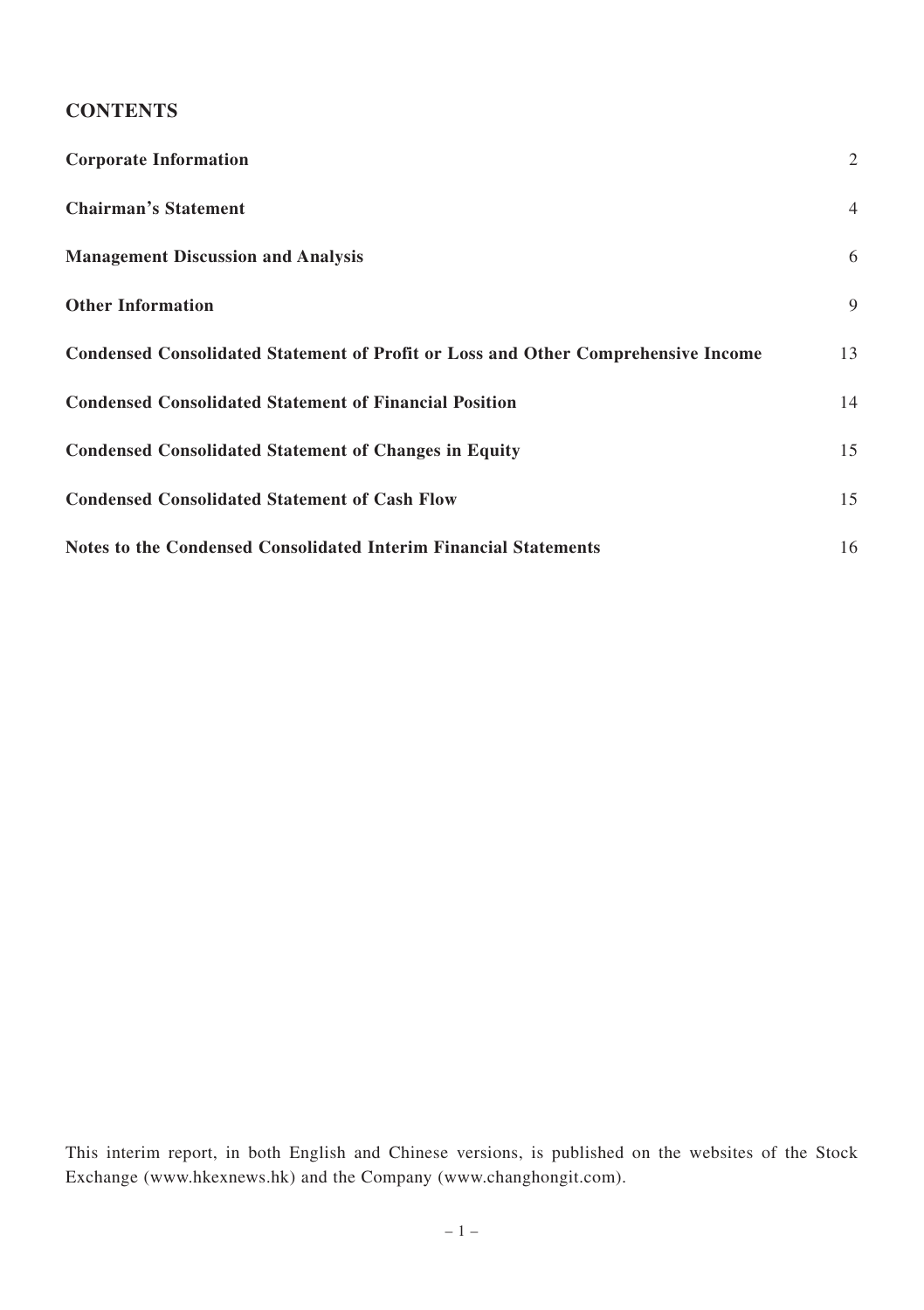# **CORPORATE INFORMATION**

| Registered office                                        | Clarendon House<br>2 Church Street<br>Hamilton HM 11<br>Bermuda                                                        |
|----------------------------------------------------------|------------------------------------------------------------------------------------------------------------------------|
| Head office and principal<br>place of business           | Unit 1412, 14/F, West Tower, Shun Tak Centre<br>168-200 Connaught Road Central<br>Hong Kong                            |
| Bermuda principal share registrar and<br>transfer office | Conyers Corporate Services (Bermuda) Limited<br>Clarendon House<br>2 Church Street<br>Hamilton HM 11<br><b>Bermuda</b> |
| Hong Kong branch share registrar and<br>transfer office  | Hong Kong Registrars Limited<br>1712-1716, Hopewell Centre<br>183 Queen's Road East<br>Hong Kong                       |
| Stock exchange                                           | Main Board of The Stock Exchange of<br>Hong Kong Limited                                                               |
| Stock code                                               | 3991                                                                                                                   |
| Website                                                  | www.changhongit.com                                                                                                    |
| E-mail address                                           | kylen@changhongit.com                                                                                                  |
| <b>Board of Directors</b>                                |                                                                                                                        |
| <b>Executive Directors</b>                               | Mr. ZHAO Yong (Chairman)<br>Mr. ZHU Jianqiu (President)<br>Mr. YANG Jun<br>Mr. LUO Yongping                            |
| Independent Non-executive Directors                      | Mr. Jonathan CHAN Ming Sun<br>Mr. GAO Xudong<br>Mr. MENG Qingbin                                                       |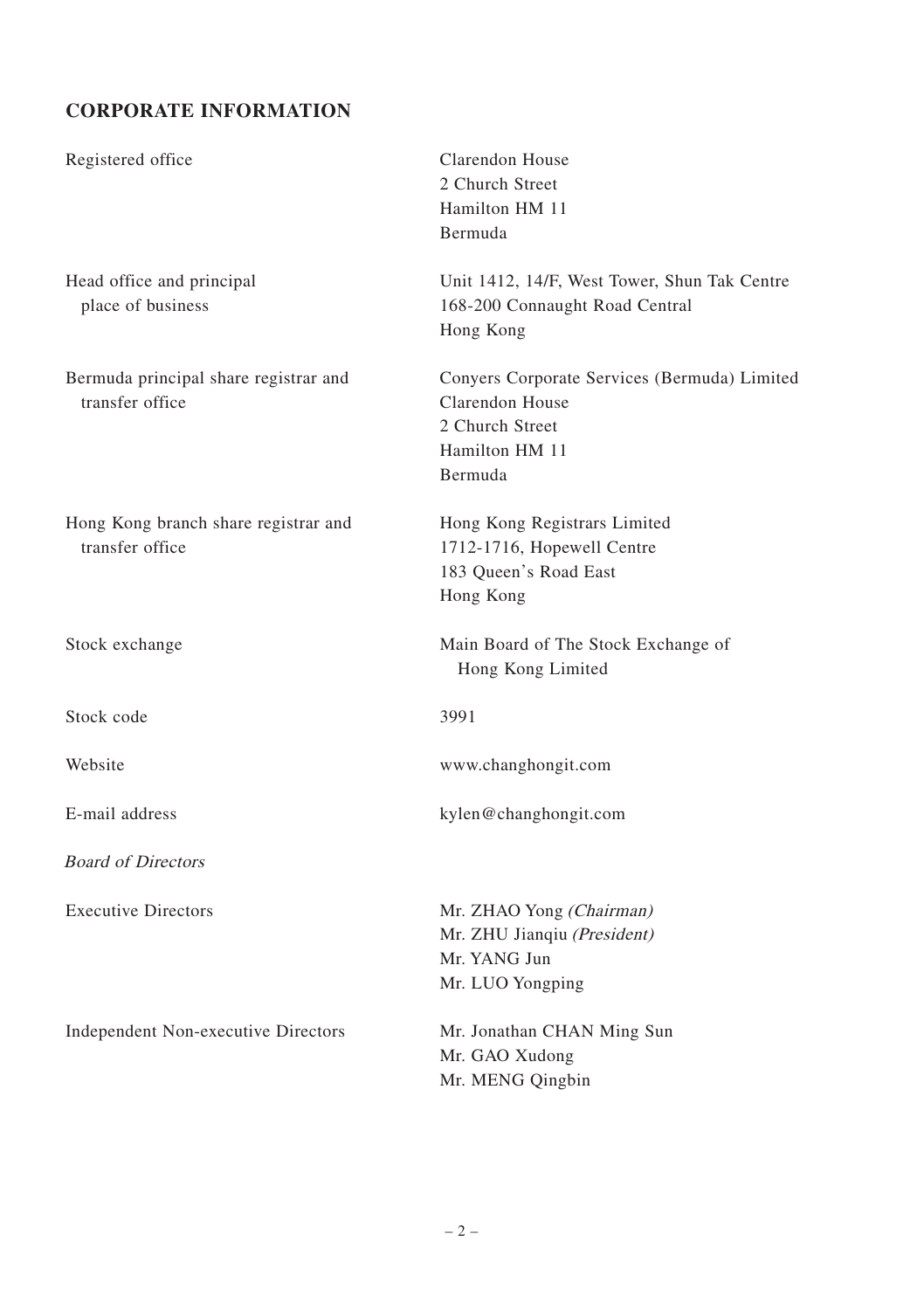| Authorised representatives    | Mr. ZHU Jiangiu                              |
|-------------------------------|----------------------------------------------|
|                               | Mr. ZHAO Qilin                               |
| Joint Company Secretaries     | Mr. CHENG Ching Kit                          |
|                               | Mr. ZHAO Qilin                               |
| Audit Committee               | Mr. Jonathan CHAN Ming Sun <i>(Chairman)</i> |
|                               | Mr. GAO Xudong                               |
|                               | Mr. MENG Qingbin                             |
| <b>Remuneration Committee</b> | Mr. Jonathan CHAN Ming Sun <i>(Chairman)</i> |
|                               | Mr. ZHU Jianqiu                              |
|                               | Mr. MENG Qingbin                             |
| Nomination Committee          | Mr. ZHAO Yong (Chairman)                     |
|                               | Mr. Jonathan CHAN Ming Sun                   |
|                               | Mr. GAO Xudong                               |
| Auditor                       | Deloitte Touche Tohmatsu                     |
|                               | 35/F, One Pacific Place                      |
|                               | 88 Queensway, Admiralty                      |
|                               | Hong Kong                                    |
|                               |                                              |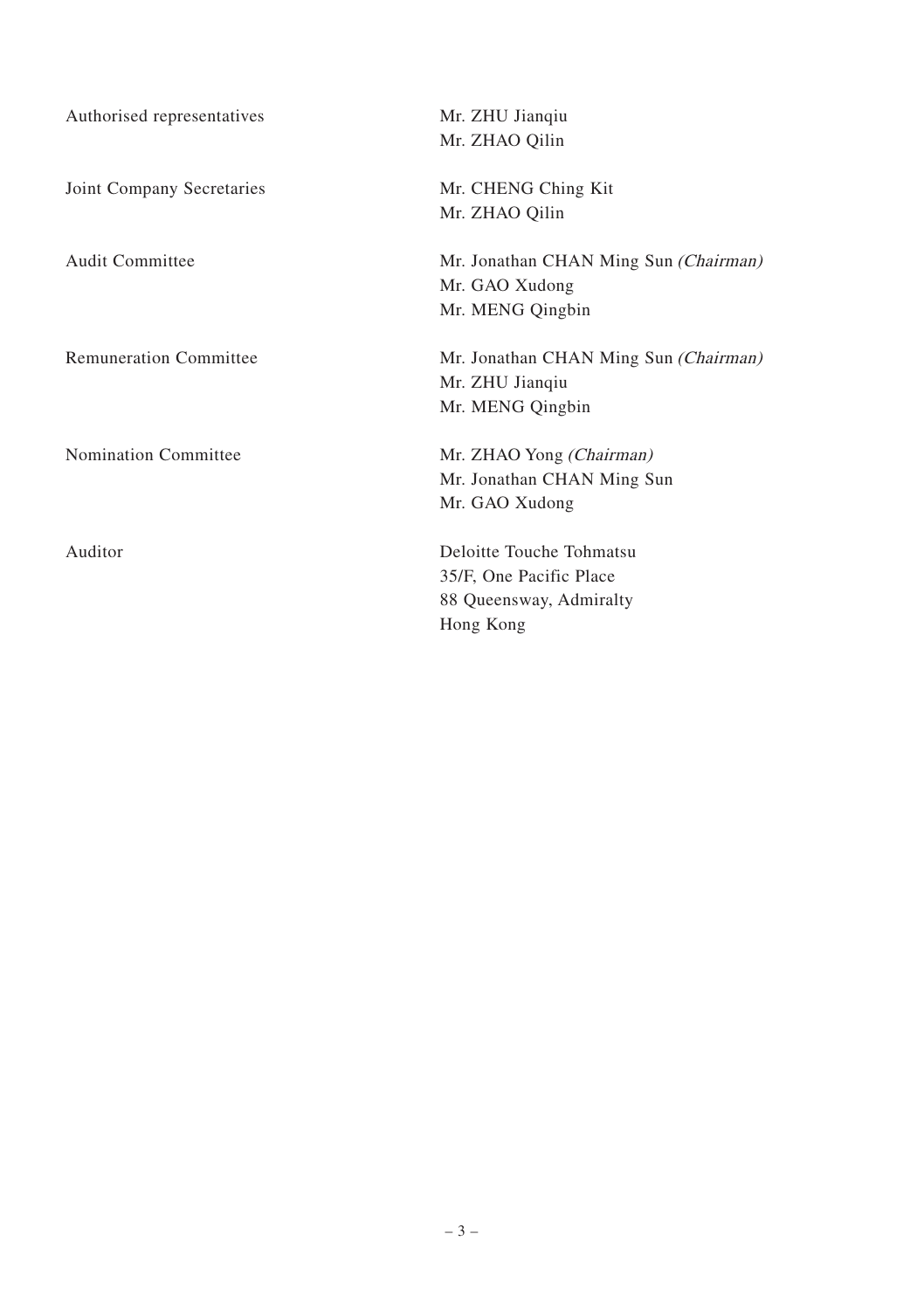# **CHAIRMAN'S STATEMENT**

Dear Shareholders,

For the six months ended 30 June 2020, the Group overcame the impact of the slowdown of global economy and the Coronavirus Disease 2019 epidemic (the "**COVID-19 epidemic**") to continue its business operation in a prudent manner.

#### **BUSINESS REVIEW**

In the first half of 2020, the COVID-19 epidemic and global trade tensions had a superimposed impact, and the world economy fell into recession. As China has effectively controlled the COVID-19 epidemic, in the first half of the year, its economy managed to rise after a decline, showing a recovery growth and steady recovery trend. The production and demand of China's ICT industry chain have been affected to varying degrees. The Group actively responded to the challenge of the COVID-19 epidemic and worked closely with upstream manufacturers and partners to overcome the difficulties together and maintain stable operation of the overall business. Meanwhile, following the operating policy of "Gathering strength on network, cloud and intelligence to serve its partners", the Group continued its layout in the areas such as cloud computing, big data, Internet of Things and virtual technology, creating a system solution with cutting-edge technology. The new B2B distribution e-commerce platform, Jiahua Duola, increased its market expansion efforts to promote the rapid increase in the number of platform users and the scale of transactions, so as to build the ecology of the Jiahua Duola platform, and create an innovative business model.

In the first half of 2020, the Group recorded revenue of approximately HK\$17,423.52 million, up by 33.81% over the same period of the previous fiscal year. Overall gross profit margin stood at 2.66% for the first half of the year, down by approximately 0.75 percentage point from the same period of the previous fiscal year, mainly due to the increase in sales contribution of the product line with low gross profit margin and fierce market competition. The profit attributable to shareholders in the first half of 2020 was approximately HK\$149.09 million, down by approximately 8.56% over the same period of the previous fiscal year and the basic earnings per share were approximately HK5.80 cents, down by approximately HK0.54 cents from HK6.34 cents for the same period of the previous fiscal year.

The Group continuously consolidated basic management and strengthened informatisation construction and business process transformation and optimization so as to improve operation efficiency. The Group continued to reinforce risk management and control, insisted on strict management on inventory, credit and account receivables, reasonably allocated funds, and accelerated fund turnover. During the COVID-19 epidemic, the Group strived for internal and external resources to help downstream distributors relieve capital pressure, properly deal with capital risks brought by the COVID-19 epidemic, in a bid to ensure the safety and efficiency of working capital. In the first half of 2020, the Group continued its efforts to tighten expense control, and the distribution and sales expenses decreased slightly compared with the same period of last year; the administrative expenses increased significantly over the same period of last year mainly due to the increase in professional consulting expenses related to application for the transfer of listing and labour costs; the financing cost rose compared with the same period of last year due to the increase of financing scale.

For the six months ended 30 June 2020, the turnover and profits of the three operating segments of the Company were analyzed as follows (RMB exchange rate fluctuations may affect the amount/percentage of segments):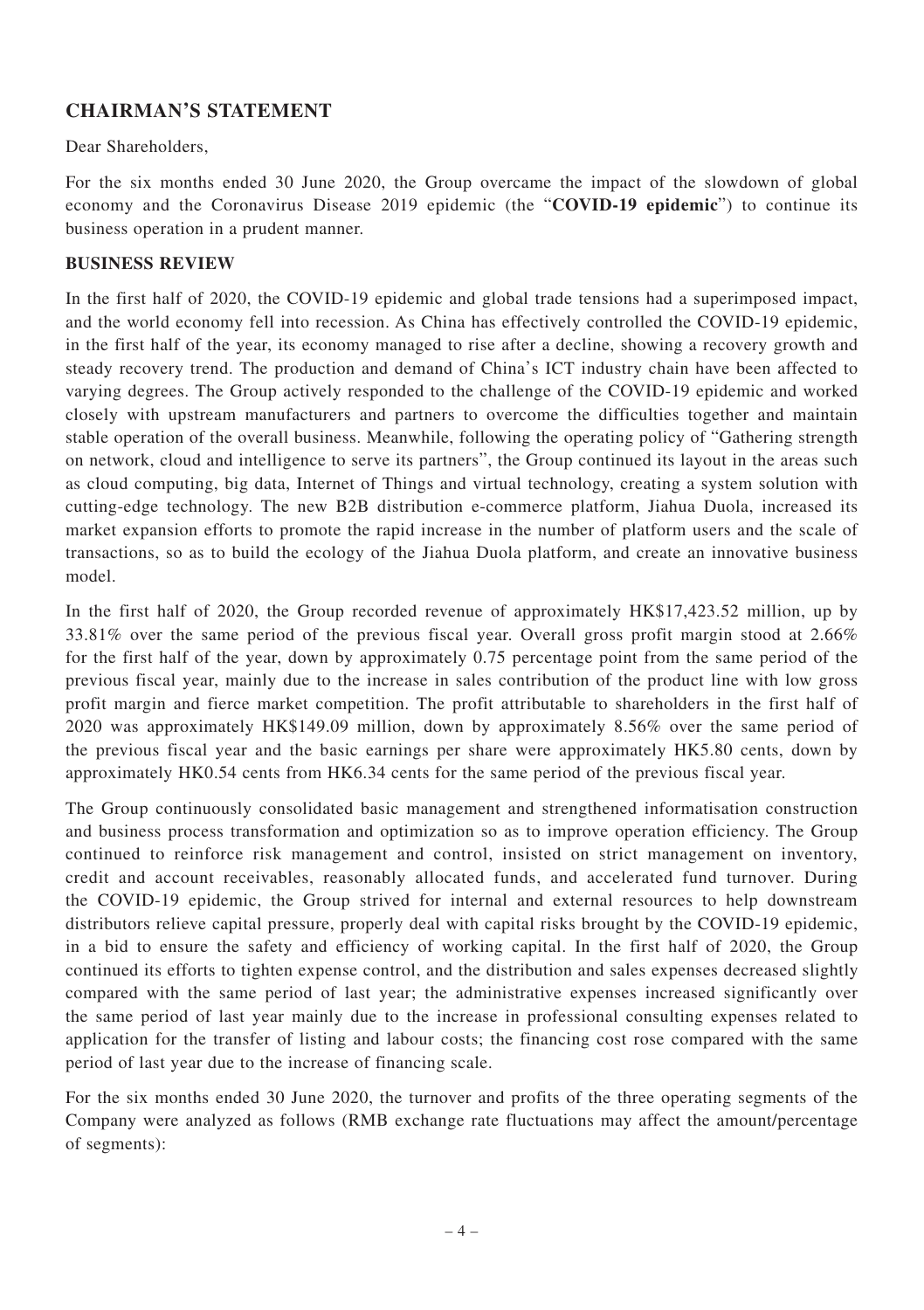**ICT consumer product distribution business:** In response to the COVID-19 epidemic, the business segment seized market opportunities, fully utilized the advantages of online sales channels and new online marketing models, and maintained a good sales strategy and stable revenue in the first half of the year. The turnover of this business segment increased by 5.11% to HK\$5,715.48 million over the same period of last year, and its profit increased by 0.38% to HK\$122.56 million.

**ICT enterprise product distribution business:** This business segment overcame unfavorable factors such as some projects were delayed and overseas logistics were restricted during the COVID-19 epidemic, keenly captured business opportunities related to the COVID-19 epidemic and new infrastructure, actively expanded cutting-edge technology products and services such as cloud computing, big data, and the Internet of Things, and maintained a stable sales scale in the first half of the year. The turnover of this business segment increased by 2.71% to HK\$3,756.29 million over the same period of last year, while its profit decreased by 15.25% to HK\$134.99 million.

**Other business:** Due to the substantial increase in smartphone sales, the turnover of this business segment surged by 102.50% to HK\$7,951.76 million as compared with the corresponding period of last year, while its profit grew by 183.17% to HK\$59.72 million.

The Company has successfully transferred its listing from GEM to the Main Board of the Stock Exchange on 18 March 2020 (the "**Transfer of Listing**"). A listing status of the Company on the Main Board is generally perceived to enjoy a premier status amongst investors, which will help strengthen the recognition of the Group among both the existing Shareholders as well as the potential investors, resulting in a broader investor base and higher trading liquidity of the Shares. Further, facilitated by the enhanced status of the Group, it is believed that the Transfer of Listing will help reinforce the confidence of the Group's customers, suppliers and other stakeholders in the Company's financial strength, governance and credibility and will hence further promote the Group's corporate profile and recognition among public investors and the public in general. This will in turn further strengthen the Group's position in the industry and improve the Group's competitiveness in retaining its current employees, recruiting more talents and attracting new customers and suppliers which may ultimately help foster the business development of the Group and enhance return to the Shareholders in the long run.

#### **OUTLOOK**

In the second half of 2020, the COVID-19 epidemic will continue to affect the global financial market and the global economy. China's economy has gradually stabilized, while external risks and challenges have increased significantly, thus the domestic economic recovery is still under pressure. The Group will closely monitor the impact of the development of the COVID-19 epidemic on the Group's business and take active actions to cope with the challenges of the COVID-19 epidemic. In 2020, the Group is committed to continuously promoting the strategic upgrade of transformation to an ICT integrated service provider, with the operating policy of "Gathering strength on network, cloud and intelligence to serve its partners", exploring new opportunities in fields such as cloud computing, big data, virtual technology and interconnection of all things, focusing on development, being a good link in the ICT ecosystem, and making new contributions to its partners and shareholders.

**ZHAO Yong**

Chairman

10 August 2020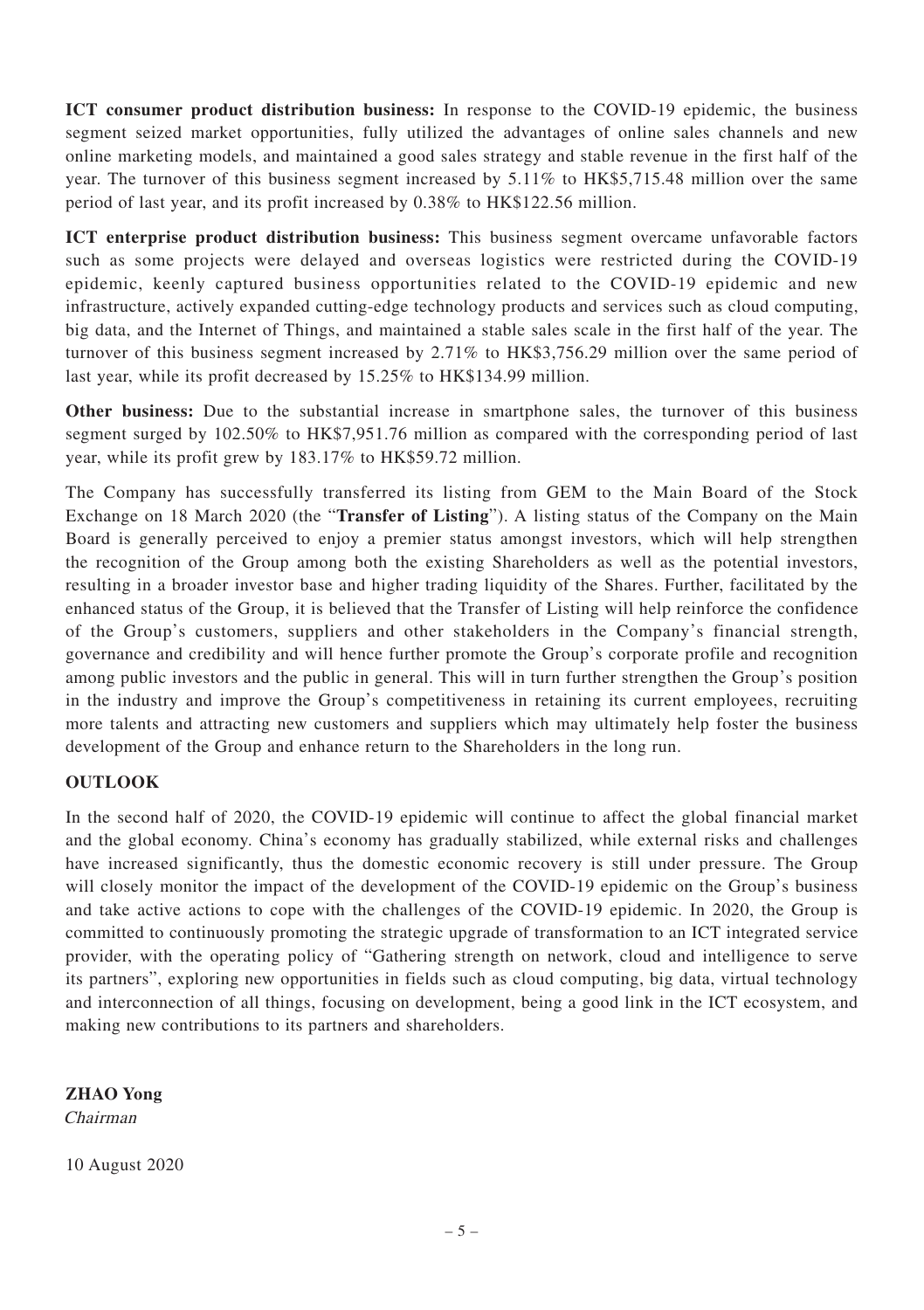# **MANAGEMENT DISCUSSION AND ANALYSIS**

# **FINANCIAL SUMMARY**

- Revenue for the six months ended 30 June 2020 was approximately HK\$17,423.52 million (2019: HK\$13,021.44 million), representing a increase of 33.81% as compared with the previous period. This increase was mainly attributable to the expansion of the e-commerce sales business.
- Profit for the six months ended 30 June 2020 was approximately HK\$149.09 million (2019: HK\$163.06 million), representing a decrease of 8.56% as compared with the previous period. The decrease was mainly due to the impact of the decline in gross profit margin and the increase in operating costs.
- Total comprehensive income for the six months ended 30 June 2020 was approximately HK\$106.09 million (2019: HK\$155.63 million). This decrease was mainly attributable to the reduction of profit from operation and the fluctuations in the RMB exchange rate.

# **LIQUIDITY AND FINANCIAL RESOURCES**

For the period under review, the Group's financial and liquidity positions remained healthy and stable. As at 30 June 2020, the Group's total interest-bearing borrowings amounted to approximately HK\$1,243 million and its cash and bank balances amounted to approximately HK\$718 million. Net current assets of the Group was approximately HK\$1,825 million. The net gearing ratio (total net debt/total shareholders' equity) of the Group as at 30 June 2020 was 2.56 times. The management is confident that the Group's financial resources is sufficient for its daily operations.

# **PLEDGE OF ASSETS**

The Group did not have any mortgage or charge over its fixed assets as at 30 June 2020 (2019: Nil).

# **EXPOSURE TO FLUCTUATION IN EXCHANGE RATES AND RELATED HEDGES**

The Group's monetary assets and liabilities and transactions are principally denominated in Renminbi, Hong Kong dollars and United Stated dollars. As the spread of exchange rate of Renminbi is locked and the exchange rate between Hong Kong dollars and United States dollars is pegged, the Group believes its exposure to exchange risk is minimal. The Group will continue to monitor the situation and assess whether any hedging arrangement is necessary.

As at 30 June 2020, the Group did not have any foreign currency investments which have been hedged by currency borrowings and other hedging instruments.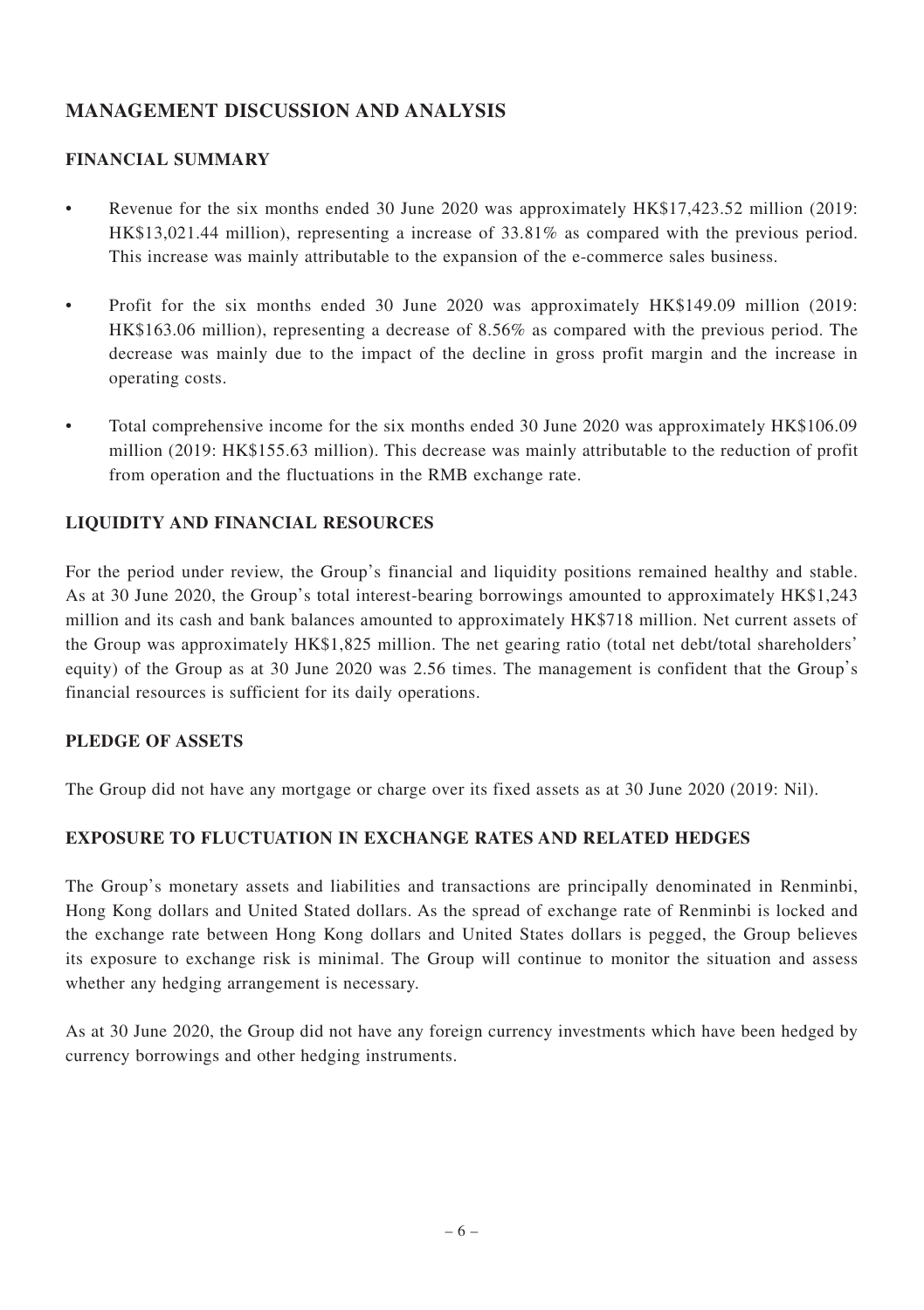#### **TREASURY POLICY**

Cash and bank deposits of the Group are either in Renminbi, Hong Kong dollars and United States dollars. The Group conducts its core business transaction mainly in Renminbi, Hong Kong dollars and United States dollars. The Group did not use any derivative instruments to hedge its foreign currency exposure as the Group considered its foreign currency exposure is insignificant.

#### **CONTINGENT LIABILITIES**

As at 30 June 2020 and 31 December 2019, the Group (i) endorsed certain bills receivable for the settlement of trade and other payables; and (ii) discounted certain bills receivable to banks for raising of cash. In the opinion of the directors of the Company, the Group has transferred the significant risks and rewards relating to these bills receivable, and the Group's obligations to the corresponding counterparties were discharged in accordance with the commercial practice in the PRC and the risk of default in payment of the endorsed and discounted bills receivable is low because all endorsed and discounted bills receivable are issued and guaranteed by the reputable banks in the PRC. As a result, the relevant assets and liabilities were not recognized in the consolidated financial statements. The maximum exposure to the Group that may result from the default of these endorsed and discounted bills receivable at the end of each reporting period are as follows:

|                                                                     | As at           | As at           |
|---------------------------------------------------------------------|-----------------|-----------------|
|                                                                     | 30 June         | 31 December     |
|                                                                     | 2020            | 2019            |
|                                                                     | <b>HK\$'000</b> | <b>HK\$'000</b> |
|                                                                     | (Unaudited)     | (Audited)       |
| Settlement of trade and other payables                              | 540,402         | 582,103         |
| Discounted bills for raising of cash                                | 3,137           | 137,379         |
| Outstanding endorsed and discounted bills receivables with recourse | 543,539         | 719,482         |

The outstanding endorsed and discounted bills receivables are aged within 180 days (2019: 360 days) at the end of each reporting period.

# **SIGNIFICANT INVESTMENTS, MATERIAL ACQUISITIONS AND DISPOSALS OF SUBSIDIARIES, ASSOCIATES AND JOINT VENTURES**

The Group did not have any significant investments, acquisitions or disposals of subsidiaries, associates and joint ventures during the six months ended 30 June 2020.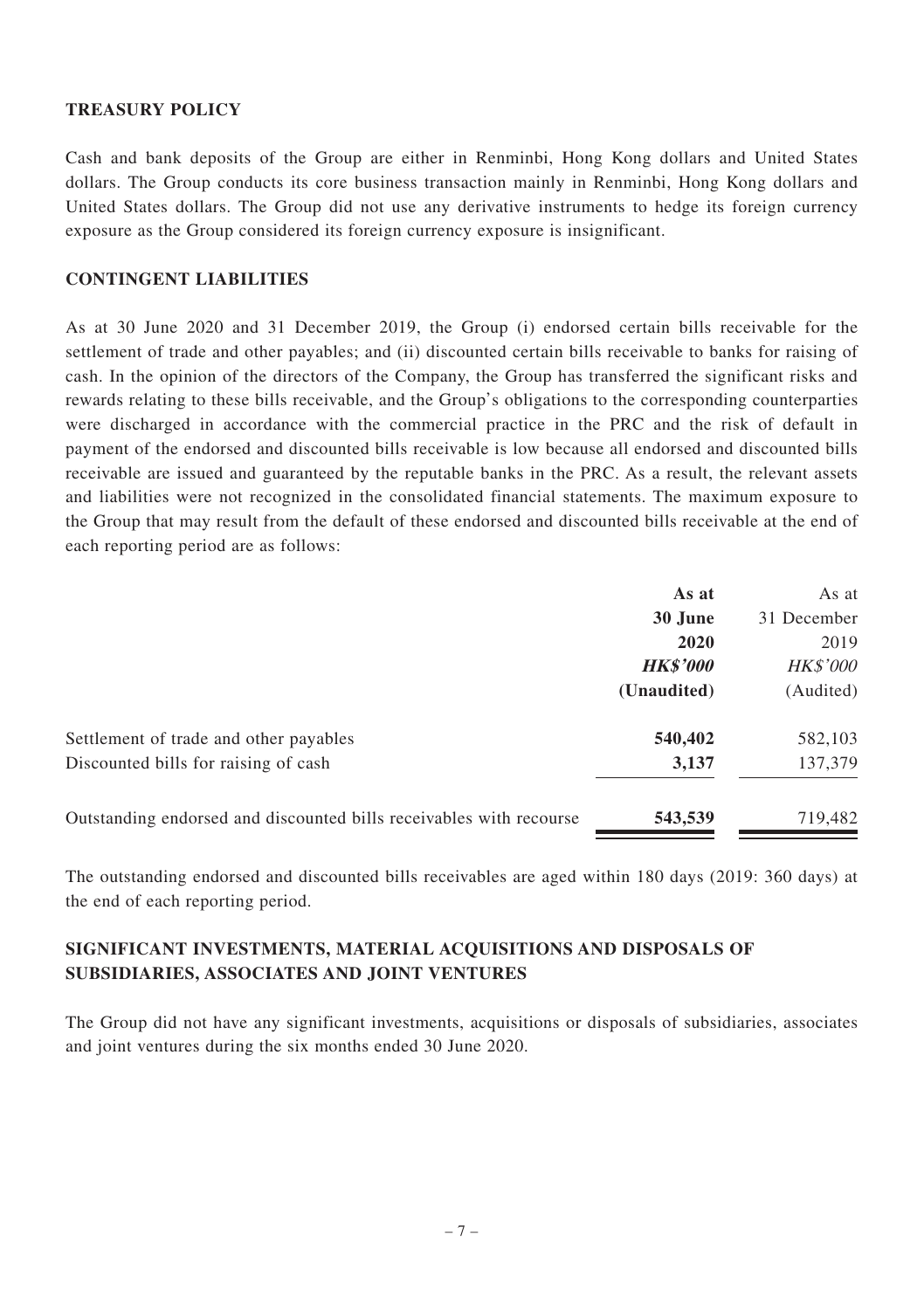# **FUTURE PLANS FOR MATERIAL INVESTMENTS AND CAPITAL ASSETS**

As at 30 June 2020, the Group had no material capital commitments and no future plans for material investments or capital assets.

#### **EVENTS AFTER THE REPORTING PERIOD**

In July 2020, the tax bureau in the registration place of Changhong IT Digital confirmed that Changhong IT Digital could declare and pay enterprise income tax at a reduced rate of 15% in line with the Western Development Policy of China. Accordingly, the total tax amounted to RMB23,440,259.47 (approximately HK\$25,842,871.21) has been returned to Changhong IT Digital and Duolayouhuo.

Save as disclosed above, there are no significant events that might affect the Group after the reporting period up to the date of this report.

#### **EMPLOYMENT AND REMUNERATION POLICY**

As at 30 June 2020, the total number of the Group's staff was 1,167 (as at 30 June 2019: 1,037). The Group remunerates its employees based on their performance, experience and prevailing industry practice. The Group provides retirement benefit for its employees in Hong Kong in form of mandatory provident fund, and pays social pension insurance and housing provident fund for its employees in China in accordance with the local laws and regulations.

#### **DIVIDEND**

The Board does not recommend the payment of any dividend for the six months ended 30 June 2020 (2019: Nil).

The payment of a final dividend of HK4 cents per ordinary share and preference share for the year ended 31 December 2019, totaling approximately HK\$102.82 million, had been resolved at the annual general meeting (the "**AGM**") of the Company held on 22 May 2020. The date of payment was on 19 June 2020.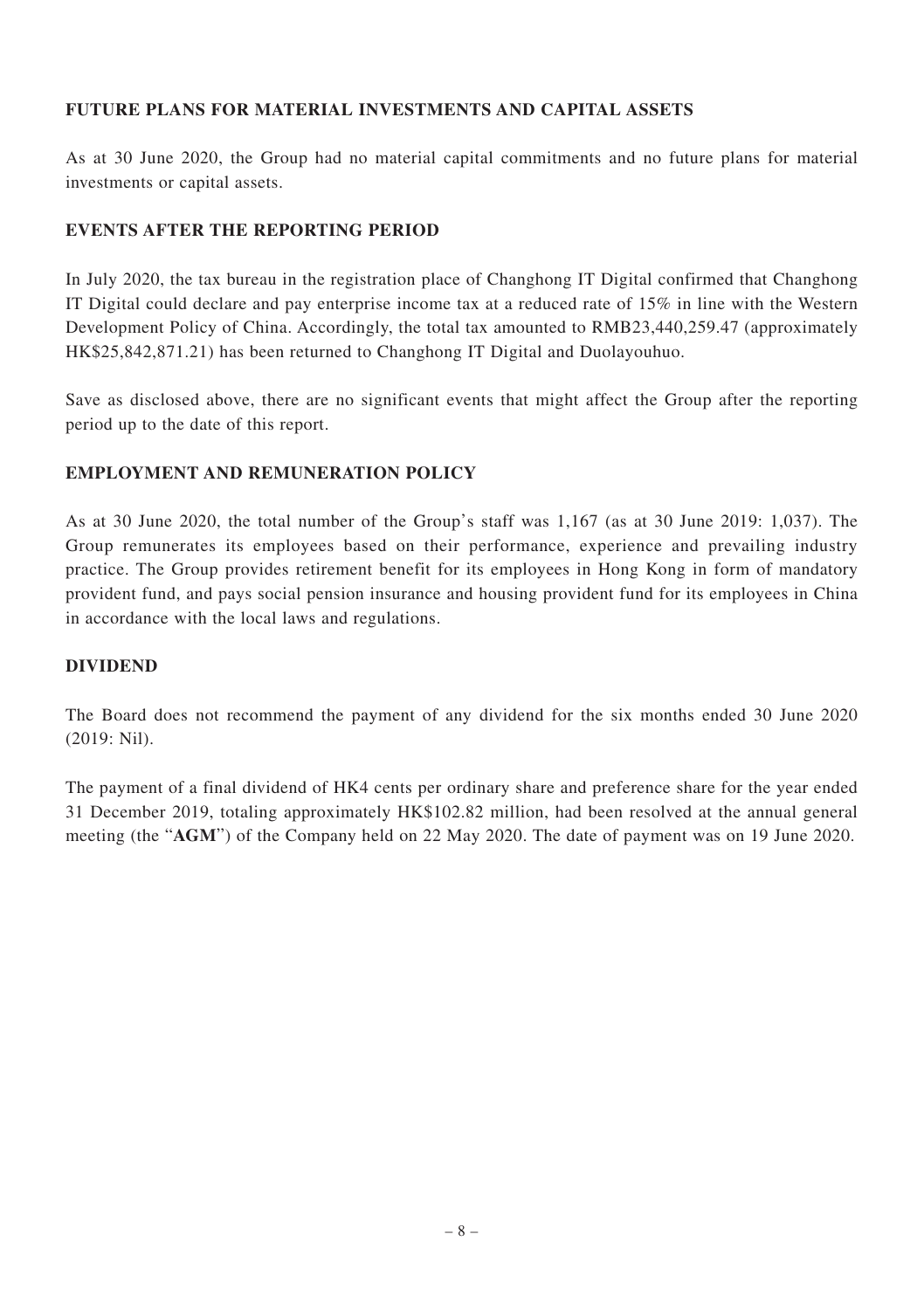# **OTHER INFORMATION**

#### **PURCHASE, SALE AND REDEMPTION OF THE COMPANY'S LISTED SECURITIES**

During the six months ended 30 June 2020, neither the Company nor any of its subsidiaries had purchased, sold or redeemed any of the Company's listed securities.

#### **COMPLIANCE WITH THE CORPORATE GOVERNANCE CODE**

The Company has adopted the corporate governance code (the "**CG Code**") as set out in Appendix 15 to the Rules Governing the Listing of Securities on GEM of the Stock Exchange of Hong Kong Limited (the "**GEM Listing Rules**") or Appendix 14 to the Rules Governing the Listing of Securities on (Main Board of) The Stock Exchange of Hong Kong Limited (the "**Listing Rules**")\* which sets out corporate governance principles and code provisions (the "**Code Provisions**"). Throughout the six months period ended 30 June 2020, the Company has complied with all the Code Provisions as set out under the CG Code, except the following deviations:

Pursuant to E.1.2 of the CG Code, the Chairman should attend the AGM. However, Mr. Zhao Yong, the Chairman of the Board, was unable to attend the AGM held on 22 May 2020 due to attending the National People's Congress on the same day. Mr. Zhao Yong has entrusted Mr. Yang Jun to respond to shareholders' concerns (if any) on behalf of him at the AGM.

Mr. YANG Jun and Mr. LUO Yongping are not appointed for a specific term as required under code provision A.4.1 of the CG Code, but are subject to retirement by rotation at least once every three years in accordance with the Company's bye-laws. The Company considers that such requirement is sufficient to meet the same objective as a specific term of appointment under the CG Code.

#### **DIRECTOR'S SECURITIES TRANSACTIONS**

The Company adopted a code of conduct regarding securities transactions by Directors as set out in Rules 5.48 to 5.67 of the GEM Listing Rules as its own code of conduct for securities transactions (the "**Code of Conduct**") before the Transfer of Listing.

After the Transfer of Listing, the Company has adopted the model code for Securities Transactions by Directors of Listed Issuers set out in Appendix 10 to the Listing Rules (the "**Model Code**") as its own code of conduct regarding Directors' dealings in securities of the Company.

Having made specific enquiry of all Directors, all Directors confirmed that they had complied with the Code of Conduct or the Model Code\* during the six months ended 30 June 2020.

# **AUDIT COMMITTEE AND REVIEW OF INTERIM RESULTS**

Pursuant to Rule 5.28 of the GEM Listing Rules and Rule 3.21 of the Listing Rules\*, the Company established an audit committee with written terms of reference aligned with the provision of the code provisions set out in Appendix 15 of the GEM Listing Rules and Appendix 14 of the Listing Rules\*.

The primary responsibilities of the audit committee of the Company (the "Audit Committee") are to review and supervise the financial reporting process and internal control system of the Group. The members of the Audit Committee are Mr. Jonathan Chan Ming Sun (chairman of the committee), Mr. Gao Xudong and Mr. Meng Qingbin.

\* The GEM Listing Rules was applicable to the Company prior to the Transfer of Listing. Immediately after the Transfer of Listing, the Listing Rules shall be applicable to the Company.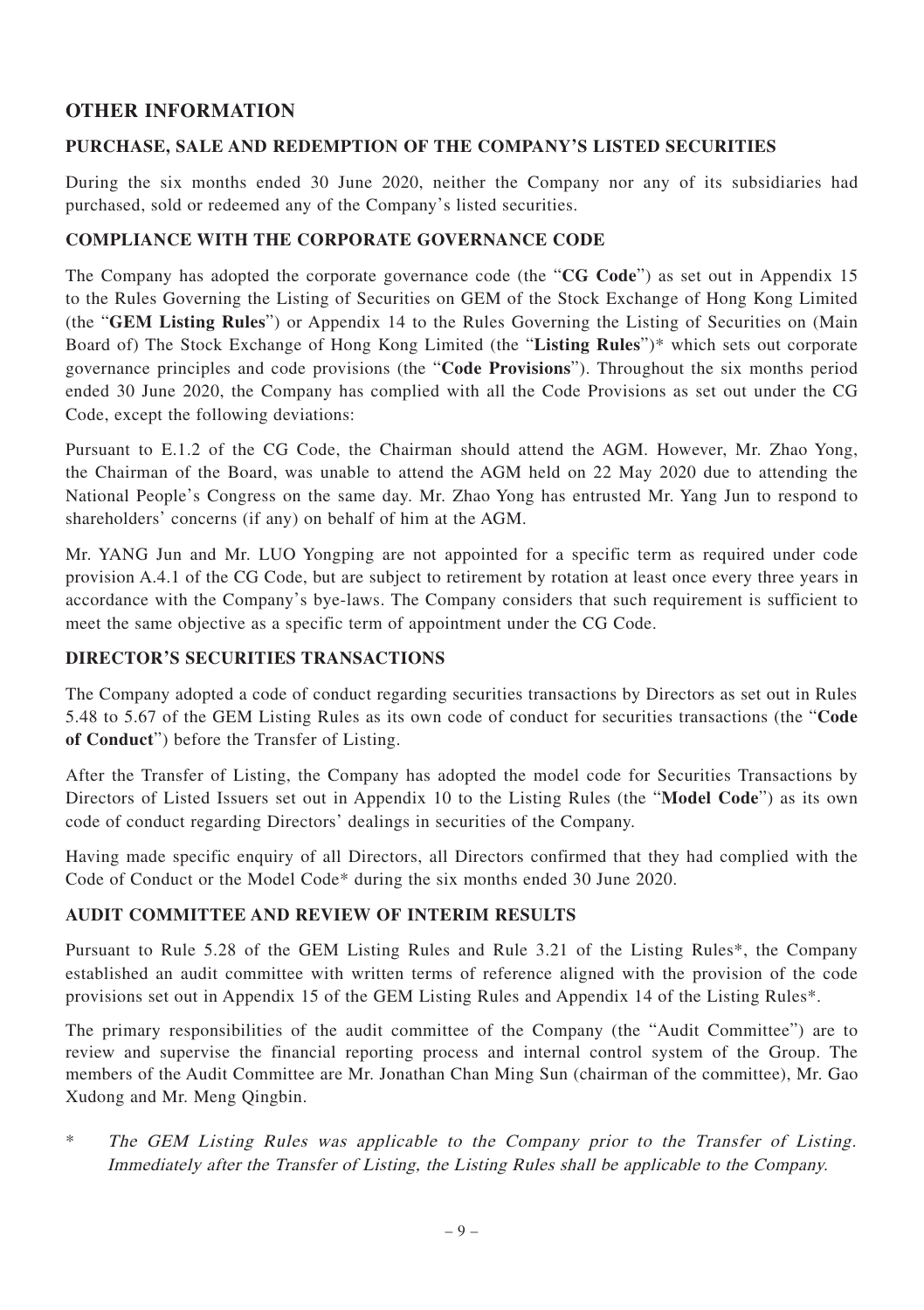The financial information in this report has not been reviewed or audited by the external auditor of the Company but the Audit Committee has reviewed the Group's results for the six months ended 30 June 2020.

#### **REMUNERATION COMMITTEE**

The primary responsibilities of the remuneration committee of the Company (the "**Remuneration Committee**") are to review and make recommendation for the remuneration policy of the directors and senior management. The members of the Remuneration Committee are Mr. Jonathan Chan Ming Sun (chairman of the committee), Mr. Zhu Jianqiu and Mr. Meng Qingbin.

#### **NOMINATION COMMITTEE**

The primary responsibilities of the nomination committee of the Company (the "**Nomination Committee**") are to formulate nomination policy and make recommendation to the Board on nomination and appointment of directors and board succession. The members of the Nomination Committee are Mr. Zhao Yong (chairman of the committee), Mr. Jonathan Chan Ming Sun and Mr. Gao Xudong.

# **INTERESTS AND SHORT POSITIONS OF THE DIRECTORS AND CHIEF EXECUTIVE IN THE COMPANY**

As at 30 June 2020, the interests or short positions of the Directors and chief executives of the Company in the Shares, underlying Shares or debentures of the Company and its associated corporations (within the meaning of Part XV of the Securities and Futures Ordinance (Chapter 571 of the Laws of Hong Kong) (the "**SFO**")) which are required (a) to be notified to the Company and the Stock Exchange pursuant to Division 7 and 8 of Part XV of the SFO (including interests or short positions which they are taken or deemed to have under such provisions of the SFO); or (b) pursuant to Section 352 of the SFO, to be entered in the register referred to therein; or (c) have to be notified to the Company and the Stock Exchange pursuant to the Required Standards of Dealing as referred to in Rule 5.46 of the GEM Listing Rules or the Model Code set out in Appendix 10 to the Listing Rules\* were as follows:

| <b>Name of Director</b>                 | Long/Short<br><b>Position</b> | Capacity                                                     | Number of<br>ordinary<br>shares interested | Approximate<br>percentage<br>of interest |
|-----------------------------------------|-------------------------------|--------------------------------------------------------------|--------------------------------------------|------------------------------------------|
| Mr. Zhu Jiangiu<br>$("Mr. Zhu")$ (Note) | Long                          | Interest in a controlled corporation and<br>beneficial owner | 90, 165, 762                               | 6.20%                                    |

Note:

Among the 90,165,762 ordinary shares of the Company (the "**Shares**") held by Mr. Zhu, 7,750,000 Shares were held directly and 82,415,762 Shares were held through Typical Faith Limited ("**Typical Faith**"). As Typical Faith is wholly-owned by Mr. Zhu, Mr. Zhu is deemed to be interested in the Shares held by Typical Faith for the purpose of the SFO.

The GEM Listing Rules was applicable to the Company prior to the Transfer of Listing. Immediately after the Transfer of Listing, the Listing Rules shall be applicable to the Company.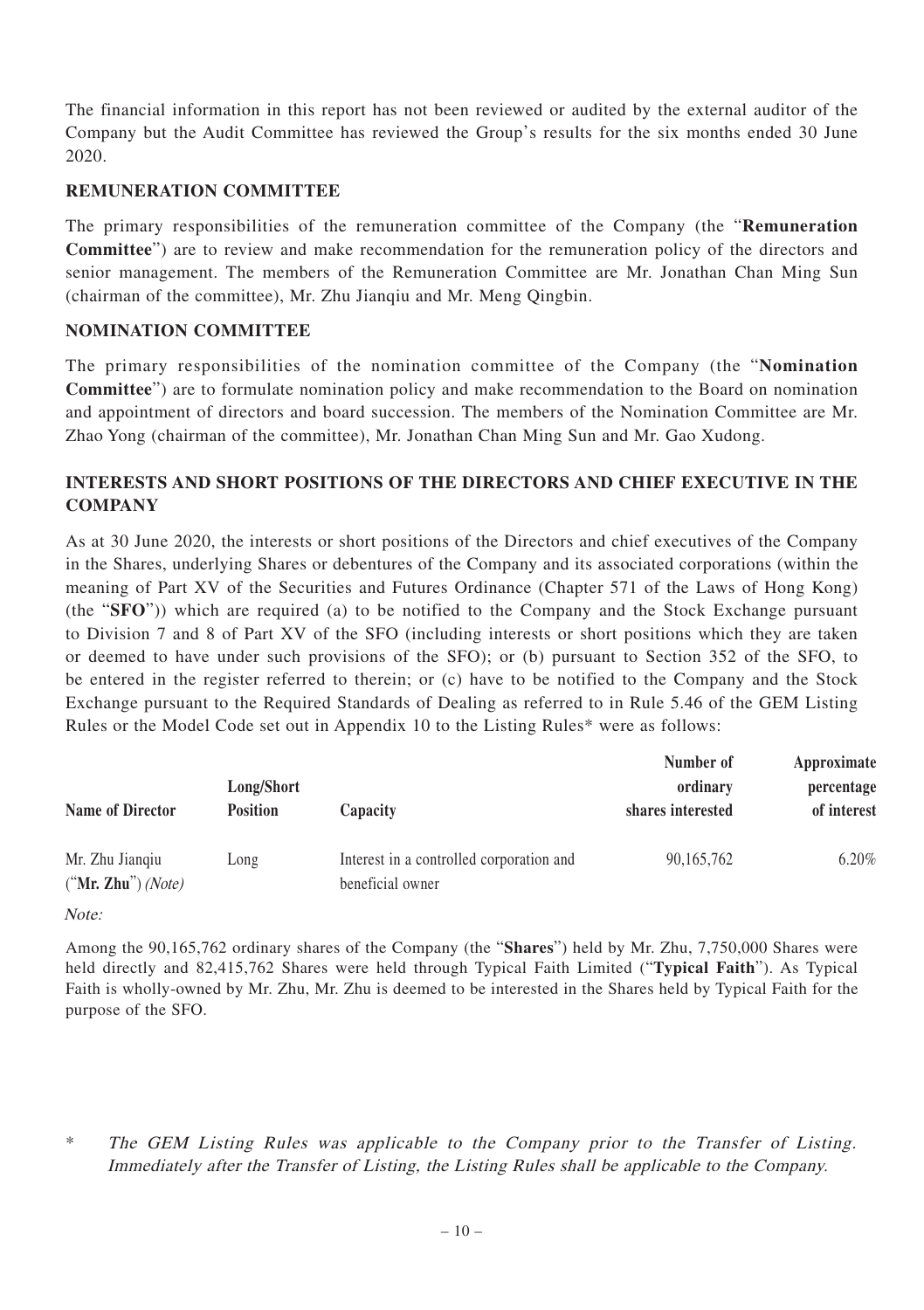Save as disclosed above, as at 30 June 2020, none of the Directors or chief executive of the Company had interests in any shares, underlying shares or debentures of the Company or any of its associated corporations (within the meaning of Part XV of the SFO) which are required (a) to be notified to the Company and the Stock Exchange pursuant to Divisions 7 and 8 of Part XV of the SFO (including interests or short positions which they are taken or deemed to have under such provisions of the SFO); or (b) pursuant to section 352 of the SFO, to be entered in the register referred to therein; or (c) have to be notified to the Company and the Stock Exchange pursuant to the Required Standards of Dealing as referred to in Rule 5.46 of the GEM Listing Rules or the Model Code set out in Appendix 10 to the Listing Rules\*.

#### **DIRECTORS' RIGHTS TO ACQUIRE SHARES OR DEBENTURES**

At no time during the six months ended 30 June 2020 were rights to acquire benefits by means of the acquisition of shares in or debentures of the Company granted to any Director or their respective spouse or minor children, or were any such rights exercised by them; or was the Company, its holding company, or any of its subsidiaries a party to any arrangement to enable the Directors to acquire such rights in any other body corporate. Up to the date of this report, the Company has not granted any share options to the Directors.

#### **INTERESTS AND SHORT POSITIONS OF THE SUBSTANTIAL SHAREHOLDERS IN THE COMPANY**

So far as was known to the Directors, as at 30 June 2020, the persons or companies (not being a Director or chief executive of the Company) whose interests or short positions in the Shares or underlying shares or debentures of the Company which would fall to be disclosed or were notified to the Company and the Stock Exchange pursuant to the positions under Divisions 2 and 3 of Part XV of the SFO as recorded in the register required to be kept under section 336 of the SFO or who were directly or indirectly deemed to be interested in 5% or more of the nominal value of any class of share capital carrying rights to vote in all circumstances at general meetings of any member of the Group were as follows:

#### **Long positions in shares**

| Name of substantial shareholders                                                                     | Capacity                                                             | Class of shares        | Number of<br>ordinary shares<br>interested<br>(Note 1) | Approximate<br>percentage<br>of interest<br>(Note 2) |
|------------------------------------------------------------------------------------------------------|----------------------------------------------------------------------|------------------------|--------------------------------------------------------|------------------------------------------------------|
| Sichuan Changhong Electric Co., Limited<br>("Sichuan Changhong")                                     | Interests of controlled corporation Ordinary<br>and beneficial owner | Preference             | 948,368,000 (L) (Note 3)<br>1,115,868,000 (L) (Note 4) | 65.20%<br>100.00%                                    |
| Changhong (Hong Kong) Trading Limited<br>("Changhong Hong Kong")                                     | Interests of controlled corporation Ordinary<br>and beneficial owner | Preference             | 913,000,000 (L) (Note 5)<br>1,115,868,000 (L) (Note 4) | 62.76%<br>100.00%                                    |
| Fit Generation Holding Limited<br>("Fit Generation")                                                 | Beneficial owner                                                     | Ordinary<br>Preference | 897,000,000 (L)<br>$1,115,868,000$ (L)                 | 61.66%<br>100.00%                                    |
| Sichuan Chuantou Assets Management<br>Co., Ltd. ("Chuantou Assets<br>Management")                    | Beneficial owner                                                     | Ordinary               | 83,009,340 (L) (Note 6)                                | 5.70%                                                |
| Sichuan Provisional Investment<br>Group Company Limited ("Sichuan<br>Provisional Investment Group ") | Interests of controlled<br>corporation                               | Ordinary               | 83,009,340 (L) (Note 6)                                | 5.70%                                                |
| <b>Typical Faith</b>                                                                                 | Beneficial owner                                                     | Ordinary               | 82,415,762 (L) (Note 7)                                | 5.67%                                                |

The GEM Listing Rules was applicable to the Company prior to the Transfer of Listing. Immediately after the Transfer of Listing, the Listing Rules shall be applicable to the Company.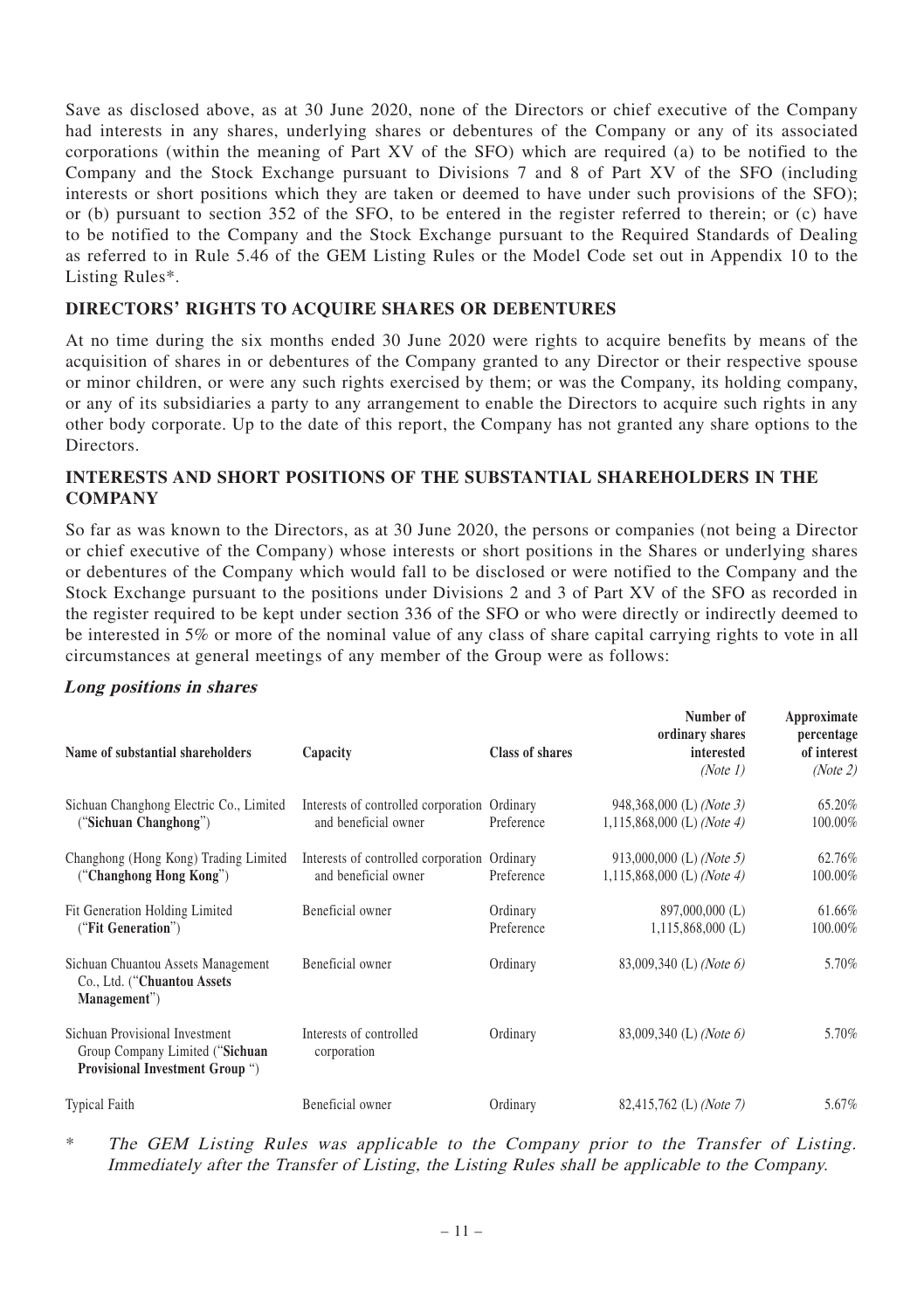#### Notes:

- 1. (L) represents long position.
- 2. The percentages are calculated based on the total number of Shares and preference shares of the Company in issue as at 30 June 2020, which were 1,454,652,000 and 1,115,868,000, respectively.
- 3. Among the 948,368,000 Shares held by Sichuan Changhong, 35,368,000 Shares were held directly, 16,000,000 Shares were held through its wholly-owned subsidiary, Changhong Hong Kong and 897,000,000 Shares were held through Fit Generation, which is wholly-owned by Changhong Hong Kong. Sichuan Changhong is therefore deemed to be interested in the Shares held by Changhong Hong Kong and Fit Generation for the purpose of the SFO.
- 4. 1,115,868,000 preference shares were held by Fit Generation, which is wholly-owned by Changhong Hong Kong. Each of Sichuan Changhong and Changhong Hong Kong is therefore deemed to be interested in the preference shares of the Company held by Fit Generation for the purpose of the SFO.
- 5. Among the 913,000,000 Shares held by Changhong Hong Kong, 16,000,000 Shares were held directly and 897,000,000 Shares were held through Fit Generation. As Fit Generation is wholly-owned by Changhong Hong Kong, Changhong Hong Kong is deemed to be interested in the Shares held by Fit Generation for the purpose of the SFO.
- 6. Chuantou Assets Management is wholly-owned by Sichuan Provisional Investment Group, which is deemed to be interested in the Shares held by Chuantou Assets Management for the purpose of the SFO.
- 7. Typical Faith is wholly-owned by Mr. Zhu.

Save as disclosed above, as at 30 June 2020, the Directors were not aware of any other person who had an interests or short position in the Shares or underlying shares or debentures of the Company which would fall to be disclosed under Divisions 2 and 3 of Part XV of the SFO, or who was interested in 5% or more of the nominal value of any class of share capital, or options in respect of such capital, carrying rights to vote in all circumstances at general meetings of the Company.

#### **DIRECTOR'S AND CONTROLLING SHAREHOLDER'S INTEREST IN COMPETING BUSINESS**

Sichuan Changhong is a substantial shareholder of the Company established in the PRC of which shares are listed on the Shanghai Stock Exchange (Stock Code: 600839). Sichuan Changhong is principally engaged in the wholesale business of consumer home electronics items under the name of "Changhong".

Save as disclosed above, none of the Directors or the controlling shareholders of the Company or any of their respective close associates (as defined in the GEM Listing Rules or Listing Rules\*) had any business or interest in a business which competes or may compete with the business of the Group and any other conflicts of interest which any person has or may have with the Group during the six months ended 30 June 2020.

# **CHANGES IN DIRECTORS' INFORMATION**

There is no change in the Directors' information required to be disclosed pursuant to Rule 13.51B(1) of the Listing Rules.

The GEM Listing Rules was applicable to the Company prior to the Transfer of Listing. Immediately after the Transfer of Listing, the Listing Rules shall be applicable to the Company.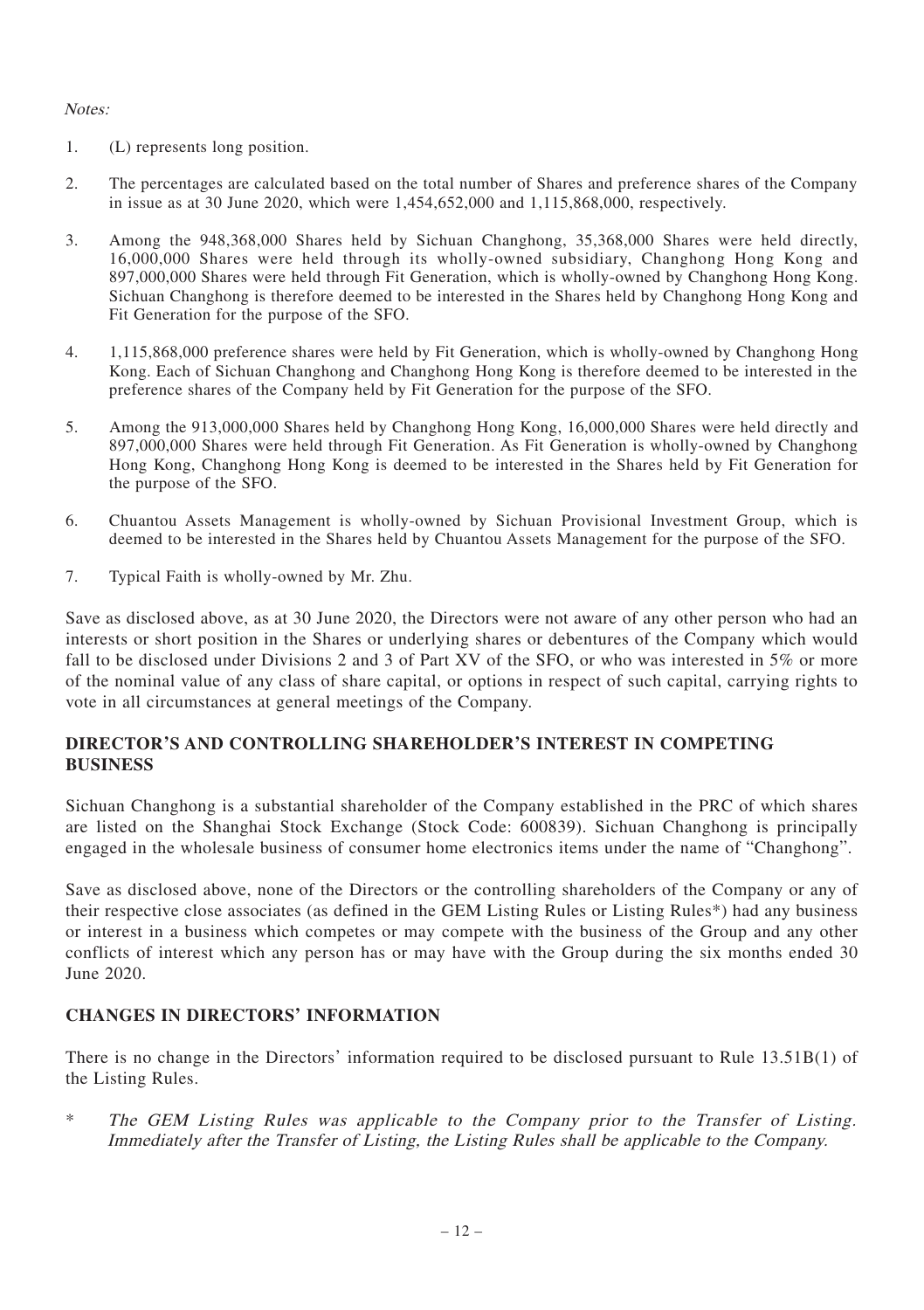# **CONDENSED CONSOLIDATED STATEMENT OF PROFIT OR LOSS AND OTHER COMPREHENSIVE INCOME**

For the six months ended 30 June 2020

|                                                       |                | 2020            | 2019            |
|-------------------------------------------------------|----------------|-----------------|-----------------|
|                                                       |                | <b>HK\$'000</b> | <b>HK\$'000</b> |
|                                                       | <b>Note</b>    | (Unaudited)     | (Unaudited)     |
| Revenue                                               | $\mathfrak{Z}$ | 17,423,519      | 13,021,444      |
| Cost of sales                                         |                | (16,960,875)    | (12, 577, 941)  |
| Gross profit                                          |                | 462,644         | 443,503         |
| Other income                                          |                | 23,017          | 28,867          |
| Research and development expenses                     |                | (10, 325)       | (4, 138)        |
| Administrative expenses                               |                | (75, 400)       | (65, 346)       |
| Impairment loss on trade receivables, net             |                | (10, 550)       | (5, 454)        |
| Exchange (loss) gain, net                             |                | (1,039)         | 102             |
| Distribution and selling expenses                     |                | (134, 822)      | (135, 592)      |
| Finance cost                                          |                | (59, 781)       | (47, 824)       |
| Profit from operation                                 | 5              | 193,744         | 214,118         |
| Income tax expense                                    | 6              | (44, 650)       | (51,063)        |
| Profit for the period attributed to owners            |                |                 |                 |
| of the Company                                        |                | 149,094         | 163,055         |
| Other comprehensive expense                           |                |                 |                 |
| Item that will not be reclassified to profit or loss: |                |                 |                 |
| Exchange differences arising from translation of      |                |                 |                 |
| consolidated financial statements to                  |                |                 |                 |
| presentation currency                                 |                | (43,003)        | (7, 423)        |
| Total comprehensive income for the period             |                |                 |                 |
| attributable to owners of the Company                 |                | 106,091         | 155,632         |
| <b>Earnings per share</b>                             |                |                 |                 |
| Basic and diluted (HK cents)                          | $\overline{7}$ | 5.80            | 6.34            |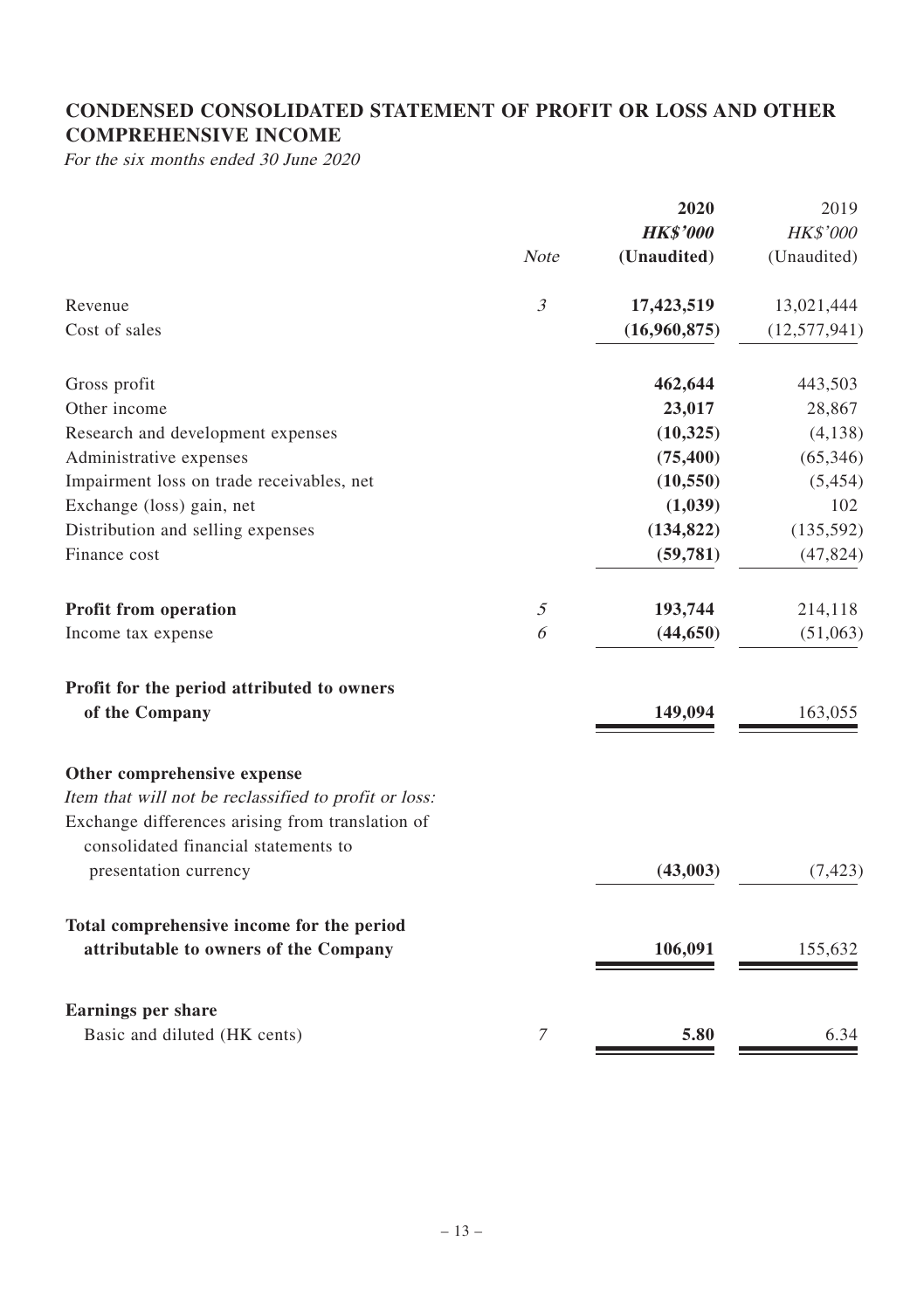# **CONDENSED CONSOLIDATED STATEMENT OF FINANCIAL POSITION**

As at 30 June 2020

|                                                      |              | 30 June         | 31 December     |
|------------------------------------------------------|--------------|-----------------|-----------------|
|                                                      |              | 2020            | 2019            |
|                                                      |              | <b>HK\$'000</b> | <b>HK\$'000</b> |
|                                                      | <b>Notes</b> | (Unaudited)     | (Audited)       |
| <b>NON-CURRENT ASSETS</b>                            |              |                 |                 |
| Plant and equipment                                  |              | 16,888          | 18,326          |
| Intangible assets                                    |              | 25,174          | 28,404          |
| Right-of-use assets                                  |              | 14,729          | 2,946           |
| Financial asset at fair value through profit or loss |              |                 | 30,699          |
|                                                      |              | 30,107          |                 |
|                                                      |              | 86,898          | 80,375          |
| <b>CURRENT ASSETS</b>                                |              |                 |                 |
| Inventories                                          |              | 1,983,911       | 2,115,395       |
| Trade receivables                                    | 8            | 2,286,658       | 2,087,415       |
| Bills receivables at fair value through              |              |                 |                 |
| other comprehensive income                           |              | 550,812         | 381,023         |
| Prepayments, deposits and other receivables          |              | 108,971         | 93,935          |
| Amounts due from related companies                   |              | 27,828          | 19,084          |
| Trade deposits paid                                  |              | 458,836         | 771,271         |
| Pledged bank deposits                                |              | 557,931         | 1,022,483       |
| Cash and bank balances                               |              | 717,861         | 711,740         |
|                                                      |              | 6,692,808       | 7,202,346       |
| <b>CURRENT LIABILITIES</b>                           |              |                 |                 |
| Trade and bills payables                             | 9            | 3,098,832       | 3,633,152       |
| Other payables                                       |              | 264,970         | 309,237         |
| Tax payables                                         |              | 15,854          | 14,857          |
| Borrowings                                           | 10           | 1,242,966       | 1,005,285       |
| Amount due to related companies                      |              | 38,314          | 6,412           |
| Contract liabilities                                 |              | 199,049         | 409,903         |
| Lease liabilities                                    |              | 7,399           | 3,058           |
|                                                      |              | 4,867,384       | 5,381,904       |
| <b>NET CURRENT ASSETS</b>                            |              | 1,825,424       | 1,820,442       |
|                                                      |              |                 |                 |
| TOTAL ASSET LESS CURRENT LIABILITIES                 |              | 1,912,322       | 1,900,817       |
| <b>NON-CURRENT LIABILITIES</b>                       |              |                 |                 |
| Government grants                                    |              | 1,841           | 1,946           |
| Lease liabilities                                    |              | 8,421           | 81              |
|                                                      |              | 10,262          | 2,027           |
|                                                      |              |                 |                 |
| <b>NET ASSETS</b>                                    |              | 1,902,060       | 1,898,790       |
| <b>CAPITAL AND RESERVES</b>                          |              |                 |                 |
| Share capital                                        |              | 36,366          | 36,366          |
| Convertible preference shares                        |              | 27,897          | 27,897          |
| Reserves                                             |              | 1,837,797       | 1,834,527       |
| <b>TOTAL EQUITY</b>                                  |              | 1,902,060       | 1,898,790       |
|                                                      |              |                 |                 |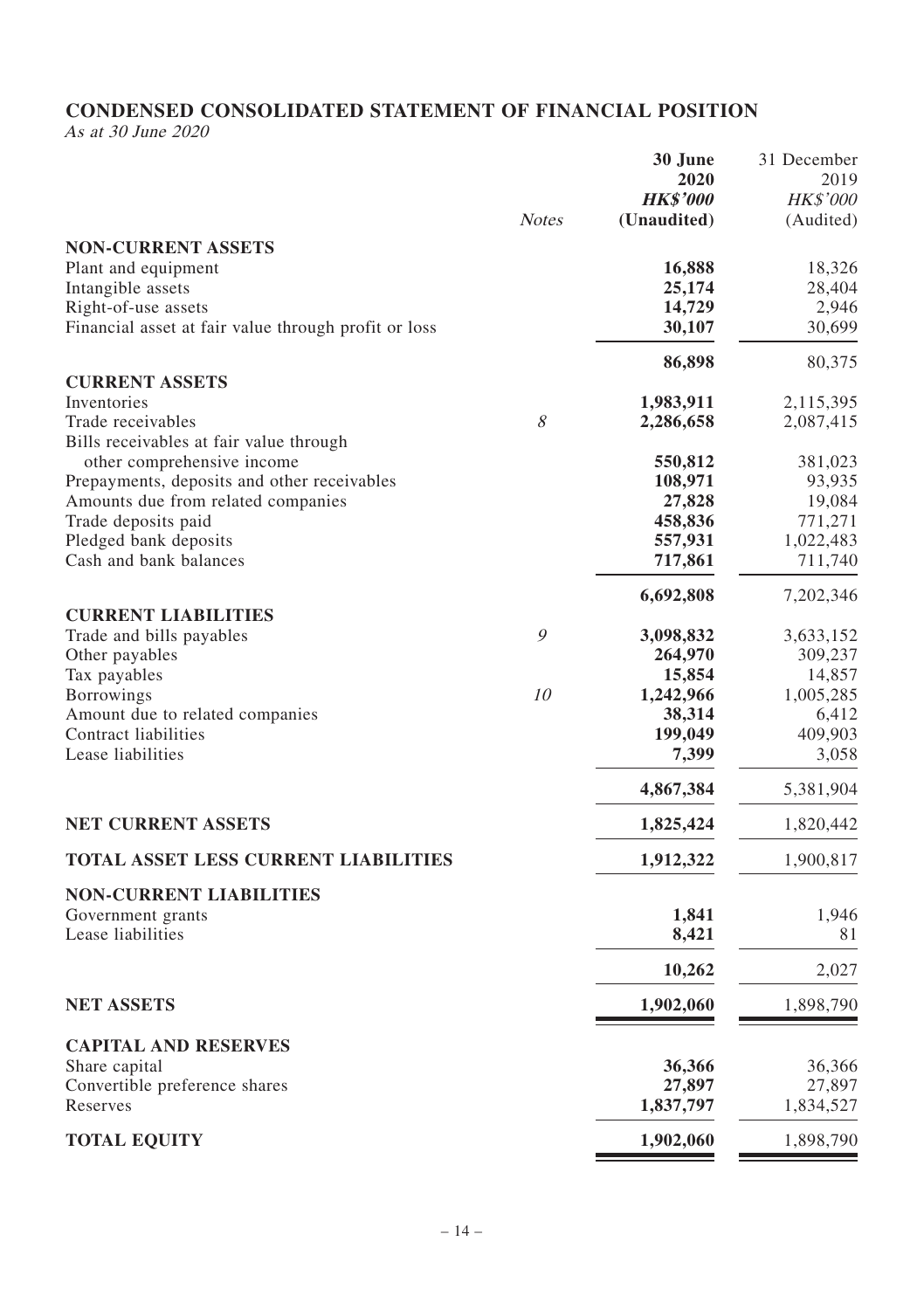# **CONDENSED CONSOLIDATED STATEMENT OF CHANGES IN EQUITY**

For the six months ended 30 June 2020

|                                                        | For the six months ended |                 |
|--------------------------------------------------------|--------------------------|-----------------|
|                                                        | 30 June                  |                 |
|                                                        | 2020                     | 2019            |
|                                                        | <b>HK\$'000</b>          | <b>HK\$'000</b> |
|                                                        | (Unaudited)              | (Unaudited)     |
| <b>Total equity at 1 January</b>                       | 1,898,790                | 1.733.241       |
| Dividend payment                                       | (102, 821)               | (77, 116)       |
| Decrease in exchange differences rising on translation | (43,003)                 | (7, 423)        |
| Net profit for the period attributable to shareholders | 149,094                  | 163,055         |
| Total equity as at 30 June                             | 1,902,060                | 1,811,757       |

# **CONDENSED CONSOLIDATED STATEMENT OF CASH FLOW**

For the six months ended 30 June 2020

|                                                      | For the six months ended |                 |
|------------------------------------------------------|--------------------------|-----------------|
|                                                      | 30 June                  |                 |
|                                                      | 2020                     | 2019            |
|                                                      | <b>HK\$'000</b>          | <b>HK\$'000</b> |
|                                                      | (Unaudited)              | (Unaudited)     |
| Net cash used in operating activities                | (2,427,937)              | (1,559,438)     |
| Net cash generated from investing activities         | 455,228                  | 383,832         |
| Net cash generated from financing activities         | 1,978,830                | 1,272,506       |
| Net increase in cash and cash equivalents            | 6,121                    | 96,900          |
| Cash and cash equivalents at beginning of the period | 711,740                  | 334,240         |
| Cash and cash equivalents at end of the period       | 717,861                  | 431,140         |
| Analysis of cash and cash equivalents                |                          |                 |
| Bank and cash balances                               | 717,861                  | 431,140         |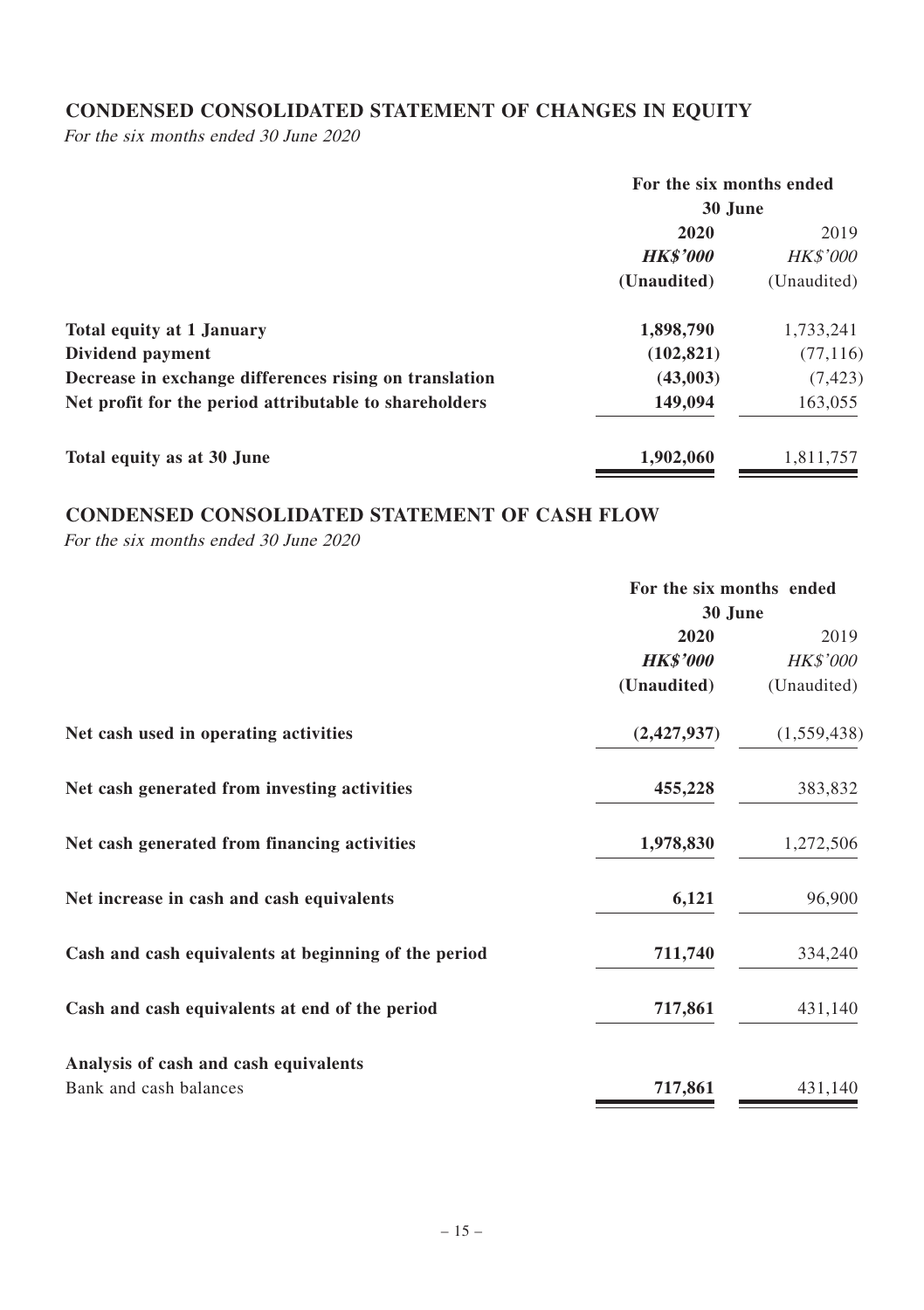# **NOTES TO THE CONDENSED CONSOLIDATED INTERIM FINANCIAL STATEMENTS**

For the six months ended 30 June 2020

#### **1. GENERAL**

Changhong Jiahua Holdings Limited (the "**Company**") was incorporated in Bermuda with limited liability.

During the period, the Company's shares were listed on GEM of The Stock Exchange of Hong Kong Limited (the "**Stock Exchange**") before 18 March 2020, and the listing of the Company's shares have been transferred from GEM to Main Board of the Stock Exchange on 18 March 2020 pursuant to the approval granted by the Stock Exchange on 9 March 2020. The address of its registered office is Clarendon House, 2 Church Street, Hamilton HM 11, Bermuda. The address of its principal place of business is Unit 1412, 14/F., West Tower, Shun Tak Centre, 168-200 Connaught Road Central, Hong Kong.

The Company is an investment holding company. The principal activities of its subsidiaries (together with the Company collectively "**the Group**") are set out in Note 4.

The functional currency of the Company is Renminbi ("**RMB**") and the consolidated financial statements are presented in Hong Kong dollars ("**HK\$**"). As the Company is a public company with its shares listed on the Stock Exchange with most of its investors located in Hong Kong, the directors of the Company consider that HK\$ is preferable in presenting the operating result and financial position of the Group.

Sichuan Changhong Electronic Co., Limited ("**Sichuan Changhong**"), a company incorporated in the People's Republic of China (the "**PRC**") with its shares listed on the Shanghai Stock Exchange, has obtained the control over the board of directors of the Company since 2012. In the opinion of the directors of the Company, the ultimate holding company of the Company is Sichuan Changhong as at 30 June 2020. Its immediate holding company is Fit Generation Holding Limited, a private company incorporated in the British Virgin Islands.

#### **2. BASIS OF PREPARATION**

The unaudited condensed consolidated financial statements of the Group and selected explanatory notes has been prepared in accordance with the applicable disclosure provisions of the Rules Governing the Listing of Securities on The Stock Exchange of Hong Kong Limited and by the Hong Kong Companies Ordinance, including compliance with Hong Kong Accounting Standard ("**HKAS**") 34 "Interim Financial Reporting" issued by the Hong Kong Institute of Certified Public Accountants ("**HKICPA**").

The unaudited condensed consolidated results for the six months ended 30 June 2020 have not been reviewed or audited by the external auditors of the Company but have been reviewed by the audit committee of the Company.

The accounting policies adopted are consistent with those followed in the preparation of the Group's annual consolidated financial statements for the year ended 31 December 2019 (the "**2019 Consolidated Financial Statements**"), except for the amendments and interpretations of Hong Kong Financial Reporting Standards issued by HKICPA which have become effective in this period as detailed in the notes of the 2019 Consolidated Financial Statements.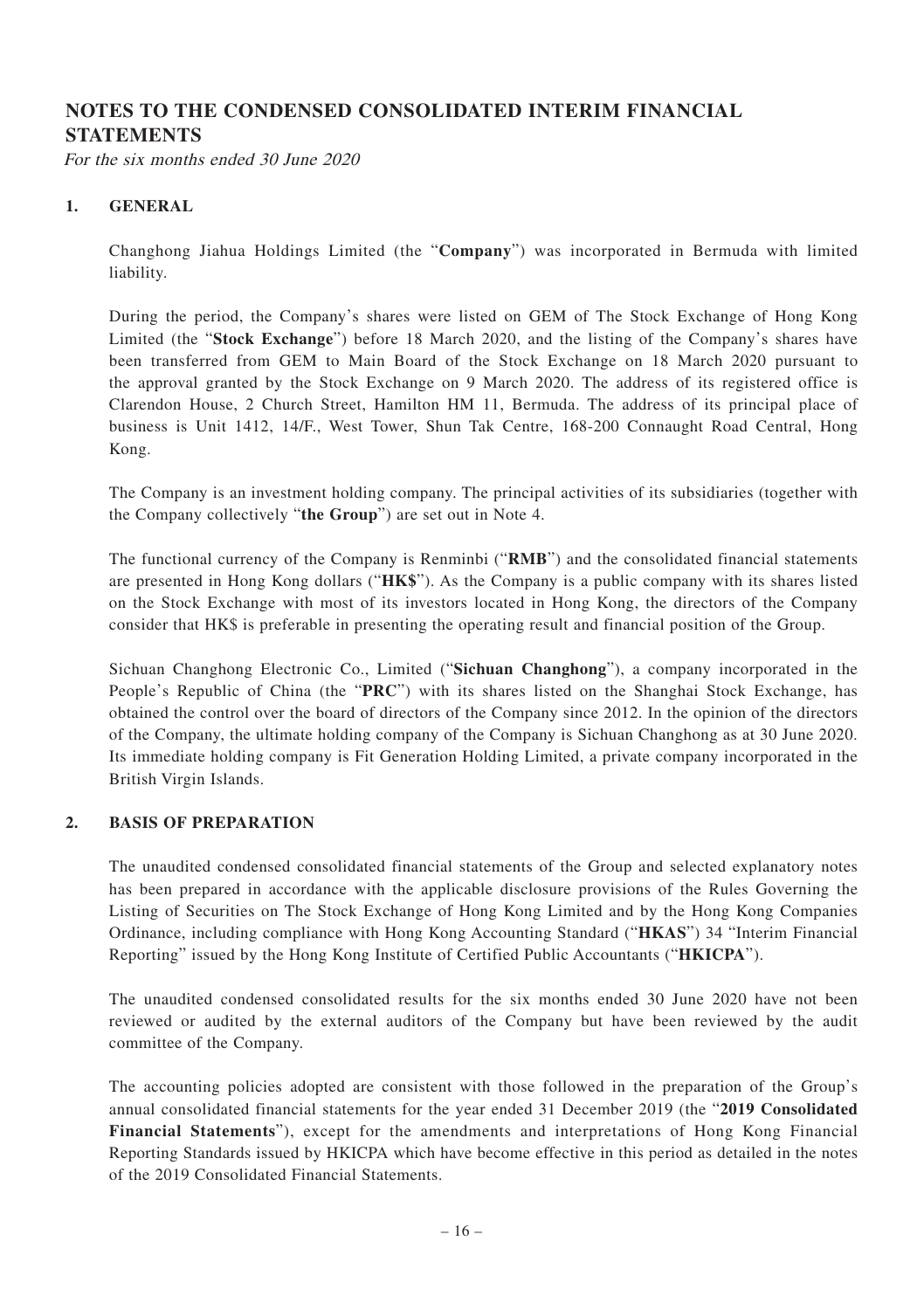# **3. REVENUE**

The principal activities of the Group are the provision of professional integrated Information and Communication Technology ("**ICT**") solutions and services, and distribution of ICT corporate products, digital products, own brand products and related parts and components.

Revenue represents net amount received and receivable for the sale of different types of ICT products, self developed products, provision of professional integrated ICT solutions and services net of corresponding sales related taxes and rebate. The amounts of each significant category of revenue recognised in revenue for the six months ended 30 June 2020 and 2019 are as follows:

| For the six months |                 |  |
|--------------------|-----------------|--|
| ended 30 June      |                 |  |
| 2020               | 2019            |  |
| <b>HK\$'000</b>    | <b>HK\$'000</b> |  |
| (Unaudited)        | (Unaudited)     |  |
|                    |                 |  |
| 5,715,475          | 5,437,385       |  |
| 3,756,289          | 3,657,271       |  |
| 7,951,755          | 3,926,788       |  |
| 17,423,519         | 13,021,444      |  |
|                    |                 |  |

#### **4. SEGMENT INFORMATION**

Information reported to the executive Directors or management of the Company, being the chief operating decision maker (the "**CODM**"), for the purposes of resource allocation and assessment of segment performance focuses on types of goods or services delivered or provided.

The Group's reportable and operating segments under HKFRS 8 are as follows:

- (a) ICT Consumer Products distribution of ICT consumer products which include mainly personal computers ("**PC**"), digital products and IT accessories.
- (b) ICT Corporate Products distribution of ICT corporate products which include mainly storage products, minicomputers, networking products, personal computer servers, intelligent building management system ("**IBMS**") products and unified communication and contact centre ("**UC & CC**") products.
- (c) Others distribution of smartphones and development of its own brand products including but not limited to mobile location-based service products, sales of warranty packages and professional integrated IT solutions and provision of IT services.

Segment profit represents the profit earned by each segment without allocation of other income, finances cost as well as unallocated head office and corporate expenses. The measure reported to the CODM for the purposes of resource allocation and performance assessment.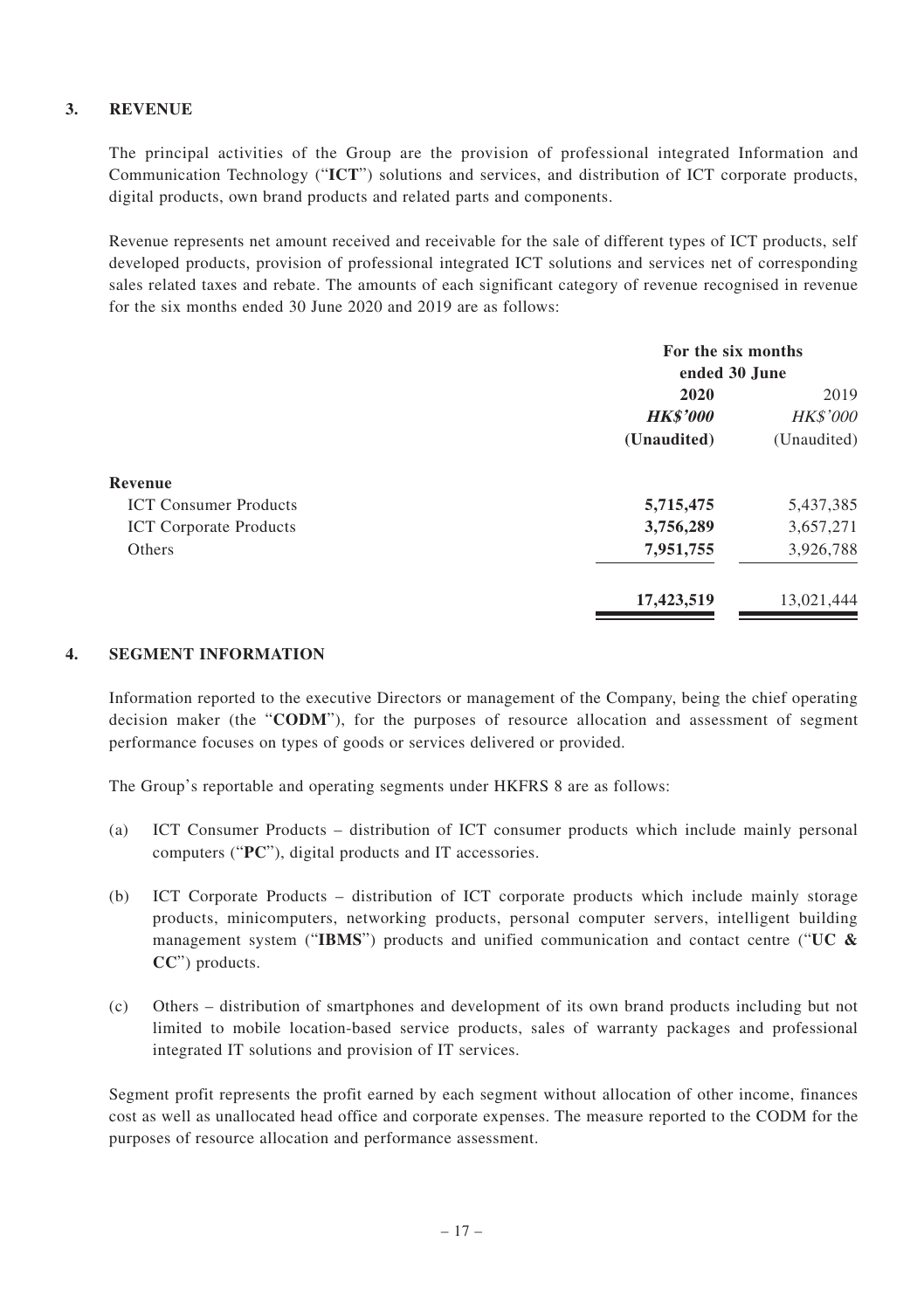The following is an analysis of the Group's revenue and results by reportable and operating segment for the six months ended 30 June 2020 and 2019:

|                                   | For the six months ended 30 June 2020                                       |                                                                              |                                          |                                         |
|-----------------------------------|-----------------------------------------------------------------------------|------------------------------------------------------------------------------|------------------------------------------|-----------------------------------------|
|                                   | <b>ICT</b><br>Consumer<br><b>Products</b><br><b>HK\$'000</b><br>(Unaudited) | <b>ICT</b><br>Corporate<br><b>Products</b><br><b>HK\$'000</b><br>(Unaudited) | Others<br><b>HK\$'000</b><br>(Unaudited) | Total<br><b>HK\$'000</b><br>(Unaudited) |
| Revenue                           |                                                                             |                                                                              |                                          |                                         |
| External sales                    | 5,715,475                                                                   | 3,756,289                                                                    | 7,951,755                                | 17,423,519                              |
| Segment profit                    | 122,559                                                                     | 134,988                                                                      | 59,725                                   | 317,272                                 |
| Other income                      |                                                                             |                                                                              |                                          | 23,017                                  |
| Research and development expenses |                                                                             |                                                                              |                                          | (10, 325)                               |
| Administrative expenses           |                                                                             |                                                                              |                                          | (75, 400)                               |
| Exchange loss, net                |                                                                             |                                                                              |                                          | (1,039)                                 |
| Finance costs                     |                                                                             |                                                                              |                                          | (59, 781)                               |
| Profit before tax                 |                                                                             |                                                                              |                                          | 193,744                                 |
|                                   |                                                                             | For the six months ended 30 June 2019                                        |                                          |                                         |
|                                   | <b>ICT</b>                                                                  | <b>ICT</b>                                                                   |                                          |                                         |
|                                   | Consumer<br>Products                                                        | Corporate<br>Products                                                        | Others                                   | Total                                   |
|                                   | <b>HK\$'000</b>                                                             | <b>HK\$'000</b>                                                              | HK\$'000                                 | <b>HK\$'000</b>                         |
|                                   | (Unaudited)                                                                 | (Unaudited)                                                                  | (Unaudited)                              | (Unaudited)                             |
| Revenue                           |                                                                             |                                                                              |                                          |                                         |
| External sales                    | 5,437,385                                                                   | 3,657,271                                                                    | 3,926,788                                | 13,021,444                              |
| Segment profit                    | 122,091                                                                     | 159,275                                                                      | 21,091                                   | 302,457                                 |
| Other income                      |                                                                             |                                                                              |                                          | 28,867                                  |
| Research and development expenses |                                                                             |                                                                              |                                          | (4, 138)                                |
| Administrative expenses           |                                                                             |                                                                              |                                          | (65, 346)                               |
| Exchange loss, net                |                                                                             |                                                                              |                                          | 102                                     |
| Finance costs                     |                                                                             |                                                                              |                                          | (47,824)                                |
| Profit before tax                 |                                                                             |                                                                              |                                          | 214,118                                 |
|                                   |                                                                             |                                                                              |                                          |                                         |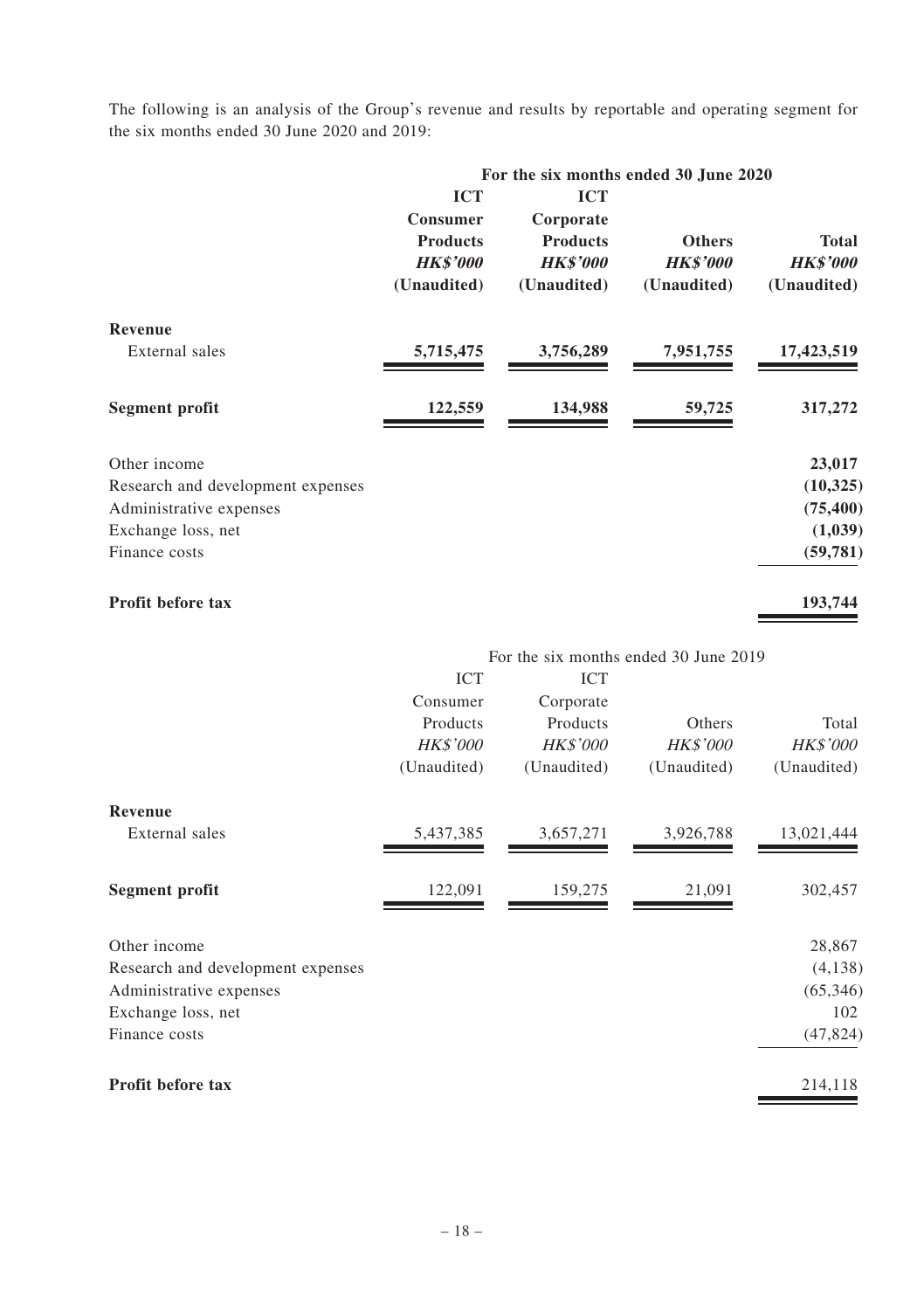#### **Geographical information**

The following provides an analysis of the Group's sales by geographical market for the six months ended 30 June 2020 and 2019, based on the origin of the goods:

|                |                         | For the six months<br>ended 30 June |  |
|----------------|-------------------------|-------------------------------------|--|
|                | 2020<br><b>HK\$'000</b> | 2019<br><b>HK\$'000</b>             |  |
|                | (Unaudited)             | (Unaudited)                         |  |
| Mainland China | 17,399,343              | 12,945,257                          |  |
| Other regions  | 24,176                  | 76,187                              |  |
|                | 17,423,519              | 13,021,444                          |  |

#### **5. PROFIT FROM OPERATION**

The Group's profit from operation has been arrived at after charging for the six months ended 30 June 2020 and 2019:

|                                              |                 | For the six months<br>ended 30 June |  |
|----------------------------------------------|-----------------|-------------------------------------|--|
|                                              | 2020            | 2019                                |  |
|                                              | <b>HK\$'000</b> | <b>HK\$'000</b>                     |  |
|                                              | (Unaudited)     | (Unaudited)                         |  |
| Cost of inventories sold                     | 16,960,875      | 12,572,978                          |  |
| Depreciation of property plant and equipment | 1,804           | 1,176                               |  |
| Depreciation of right-of-use assets          | 4,399           | 3.579                               |  |
| Staff cost including directors' emolument    |                 |                                     |  |
| - Salary and related staff cost              | 116,122         | 109,052                             |  |
| - Retirement benefits scheme contribution    | 16,227          | 22,957                              |  |
| Exchange (loss)/gain, net                    | (1,039)         | 102                                 |  |

#### **6. INCOME TAX EXPENSE**

Pursuant to the rules and regulations of the Bermuda, the Company is not subject to any income tax in the Bermuda.

On 21 March 2018, the Hong Kong Legislative Council passed The Inland Revenue (Amendment) (No.7) Bill 2017 (the "**Bill**") which introduces the two-tiered profits tax rates regime. The Bill was signed into law on 28 March 2018 and was gazetted on the following day. Under the two-tiered profits tax rates regime, the first HK\$2,000,000 of profits of the qualifying group entity will be taxed at 8.25%, and profits above HK\$2,000,000 will be taxed at 16.5%. The profits of group entities not qualifying for the two-tiered profits tax rates regime will continue to be taxed at a flat rate of 16.5%.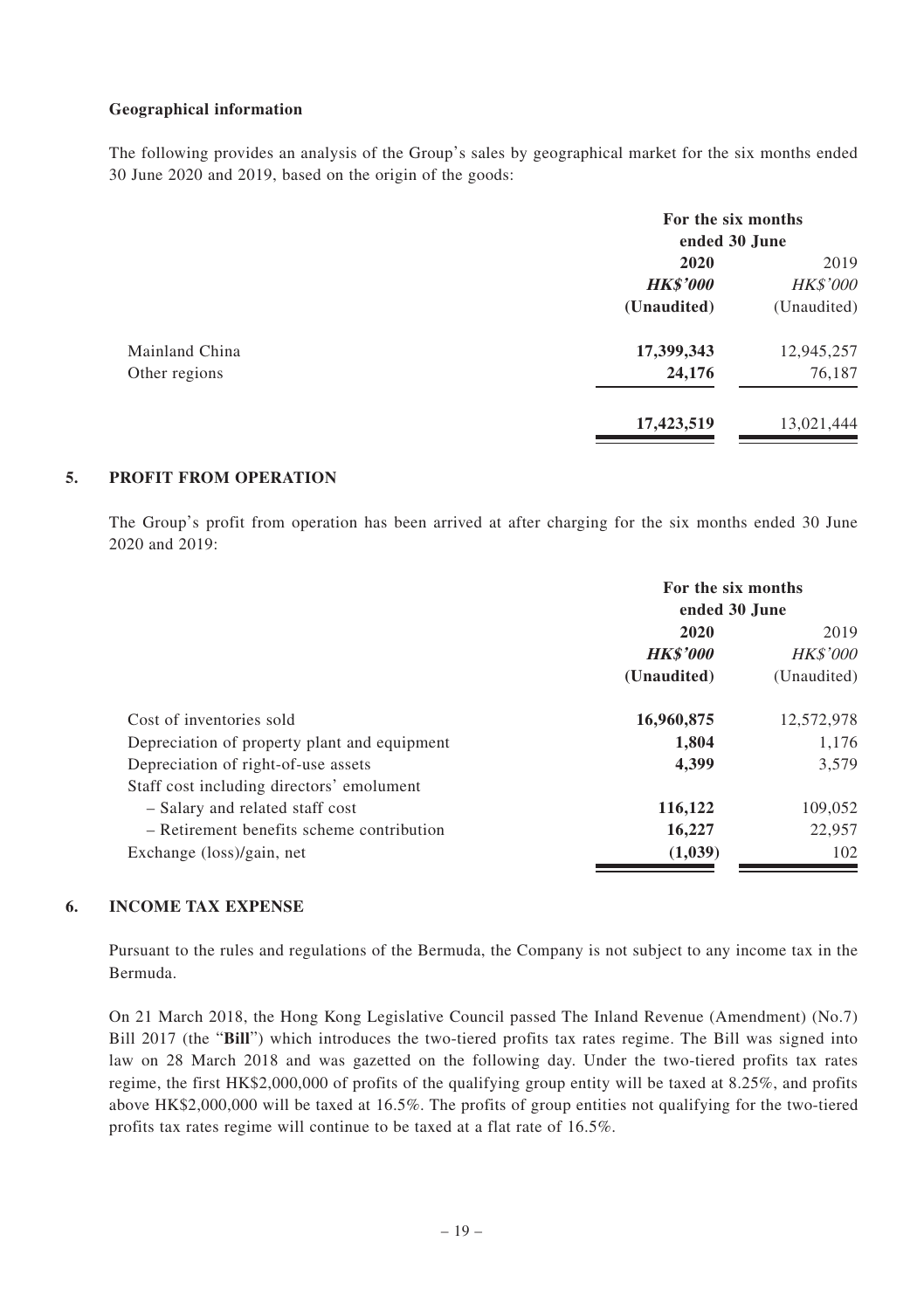Under the Law of the PRC on EIT (the "**EIT Law**") and Implementation Regulation of the EIT Law, the tax rates of Changhong IT Information Products Co., Ltd. ("**CHIT**"), Changhong IT Digital Technology Co., Ltd. ("**Changhong IT Digital**") and Sichuan Changhong Cloud Computing Company Limited are 25% for both periods.

Sichuan Changhong IT Duolayouhuo E-commerce Co., Ltd. ("**Duolayouhuo**"), a wholly-owned subsidiary of the company, can declare and pay enterprise income tax at a reduced rate of 15% in line with the Western Development Policy of China. Accordingly, the profits derived by the subsidiary are subject to 15% EIT rate for the six months ended 30 June 2020.

Beijing Changhong IT Intelligence System Co., Ltd, a wholly-owned subsidiary of the Company operating in the PRC, has been accredited as a "High and New Technology Enterprise" by the Ministry of Science and Technology of the PRC, and have been registered with the local tax authorities for enjoying the reduced 15% EIT rate. Accordingly, the profits derived by the subsidiary are subject to 15% EIT rate for the six months ended 30 June 2020. The qualification as a High and New Technology Enterprise will be subject to annual review by the relevant tax authorities in the PRC.

The Group did not have any significant unprovided deferred tax liabilities (including withholding tax) in respect of the period.

#### **7. EARNINGS PER SHARE**

The calculation of the basic and diluted earnings per share attributable to owners of the Company is based on the following data:

|                                                             | For the six months<br>ended 30 June |                 |
|-------------------------------------------------------------|-------------------------------------|-----------------|
|                                                             | 2020                                | 2019            |
|                                                             | <b>HK\$'000</b>                     | <b>HK\$'000</b> |
|                                                             | (Unaudited)                         | (Unaudited)     |
| <b>Earnings</b>                                             |                                     |                 |
| Profit for the period attributable to owners of the Company | 149,094                             | 163,055         |
|                                                             | 2020                                | 2019            |
|                                                             | $600^\circ$                         | $000^{\circ}$   |
| <b>Number of Share</b>                                      |                                     |                 |
| Weighted average number of ordinary shares and              |                                     |                 |
| convertible preference shares for the purpose of            |                                     |                 |
| basic and diluted earnings per share                        | 2,570,520                           | 2,570,520       |

As there were no potentially dilutive shares during the six months ended 30 June 2020 and 30 June 2019, the diluted earnings per share was same as basic earnings per share.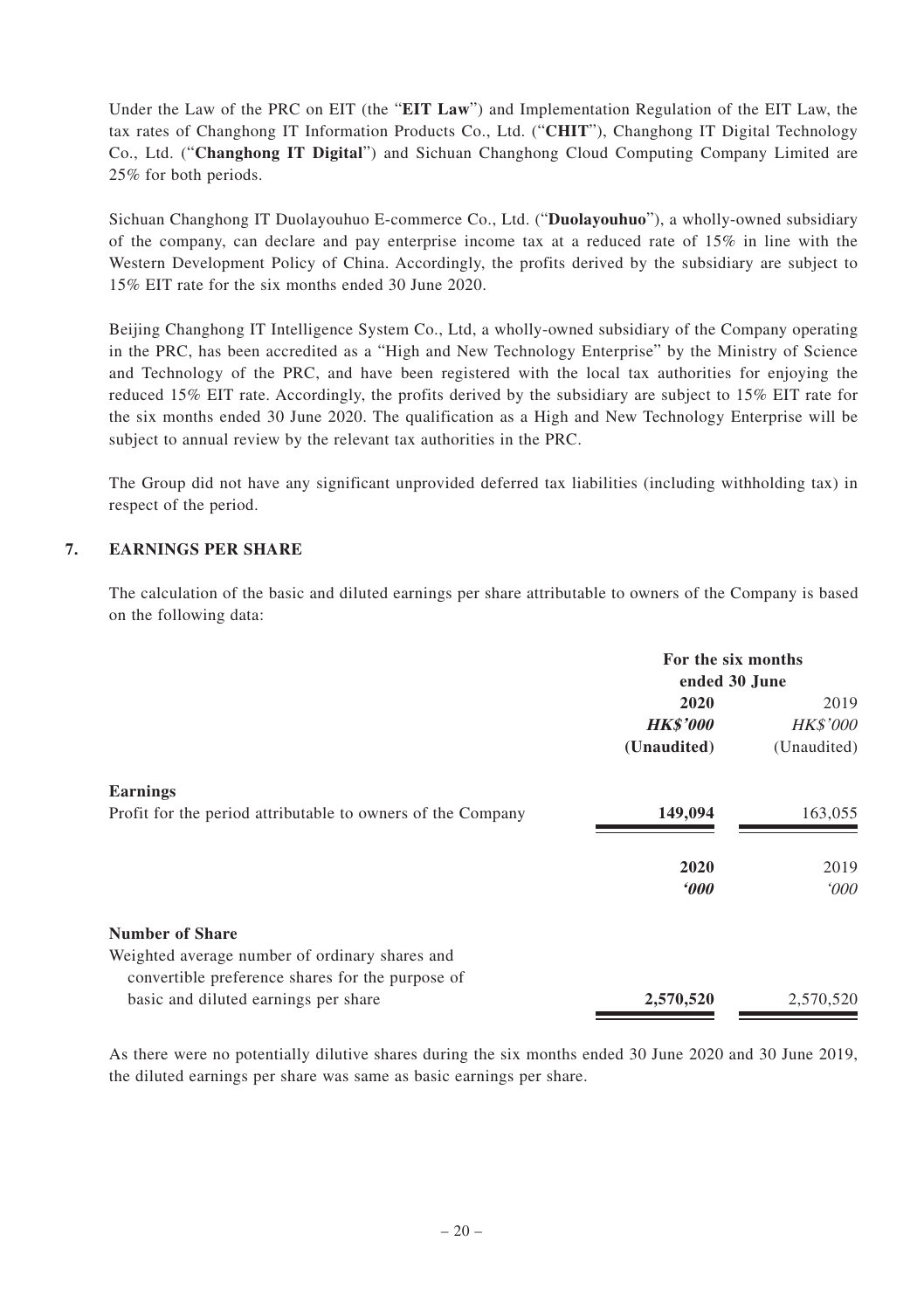#### **8. TRADE RECEIVABLES**

The Group allows a credit period ranging from 30 to 180 days to its third party trade customers. Before accepting any new customer, the Group assesses the potential customer's credit quality and defines credit limits by customer. Credit limits attributed to customers are reviewed twice a year.

The following is an aged analysis of trade receivables, net of allowance for doubtful debts, based on invoice date at the end of the reporting period which approximated the respective revenue recognition dates:

|                  | As at           | As at           |
|------------------|-----------------|-----------------|
|                  | 30 June         | 31 December     |
|                  | 2020            | 2019            |
|                  | <b>HK\$'000</b> | <b>HK\$'000</b> |
|                  | (Unaudited)     | (Audited)       |
| Within 30 days   | 1,046,356       | 1,180,463       |
| $31 - 60$ days   | 718,788         | 427,543         |
| $61 - 90$ days   | 264,853         | 238,836         |
| $91 - 180$ days  | 113,404         | 129,386         |
| $181 - 365$ days | 82,942          | 55,267          |
| Over 1 year      | 60,315          | 55,920          |
|                  | 2,286,658       | 2,087,415       |

#### **9. TRADE AND BILLS PAYABLES**

The ageing analysis of trade and bills payables, based on date of receipt of goods, is as follows:

|                  | As at           | As at           |
|------------------|-----------------|-----------------|
|                  | 30 June         | 31 December     |
|                  | 2020            | 2019            |
|                  | <b>HK\$'000</b> | <b>HK\$'000</b> |
|                  | (Unaudited)     | (Audited)       |
| Within 30 days   | 1,638,988       | 1,769,173       |
| $31 - 60$ days   | 861,233         | 859,048         |
| $61 - 90$ days   | 314,741         | 573,545         |
| $91 - 180$ days  | 147,717         | 349,752         |
| $181 - 365$ days | 84,885          | 36,781          |
| Over 1 year      | 51,268          | 44,853          |
|                  | 3,098,832       | 3,633,152       |

The credit period on purchase of goods is ranging from 30 to 120 days (2019: 30 to 120 days). The Group has financial risk management policies in place to ensure that all payables are settled within the credit timeframe.